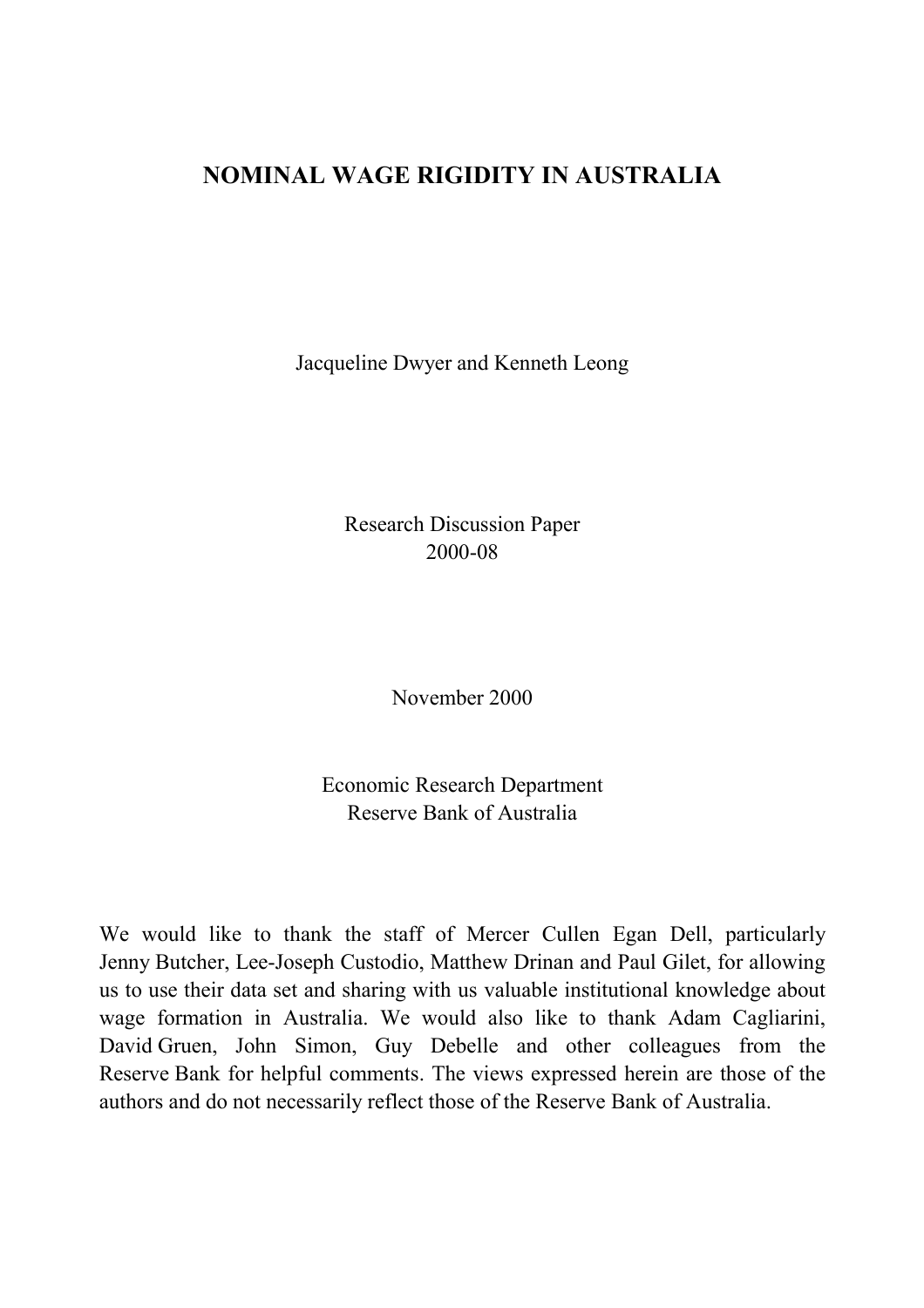#### **Abstract**

The existence of downward nominal price and wage rigidity has been used to argue against the adoption of zero inflation targets. A good deal is known about the nature and extent of price flexibility in Australia. However, little is known about nominal wage flexibility since investigations have been hindered by a lack of suitable data. Using a unique and unpublished microdata set, we find strong evidence of downward nominal wage rigidity. The idea that firms are able to circumvent wage rigidity by varying broader forms of remuneration is not supported by our study. We find that these broad measures are still skewed away from pay cuts, though to a lesser extent than wages. Not all of the observed rigidity is binding, though, since skewness away from wage cuts appears to occur for reasons other than downward wage rigidity. However, the extent of rigidity we do observe lends support to the pursuit of small positive rates of inflation as an objective of monetary policy.

> JEL Classification Numbers: E24, J36 Keywords: nominal wage rigidity, skewness away from wage cuts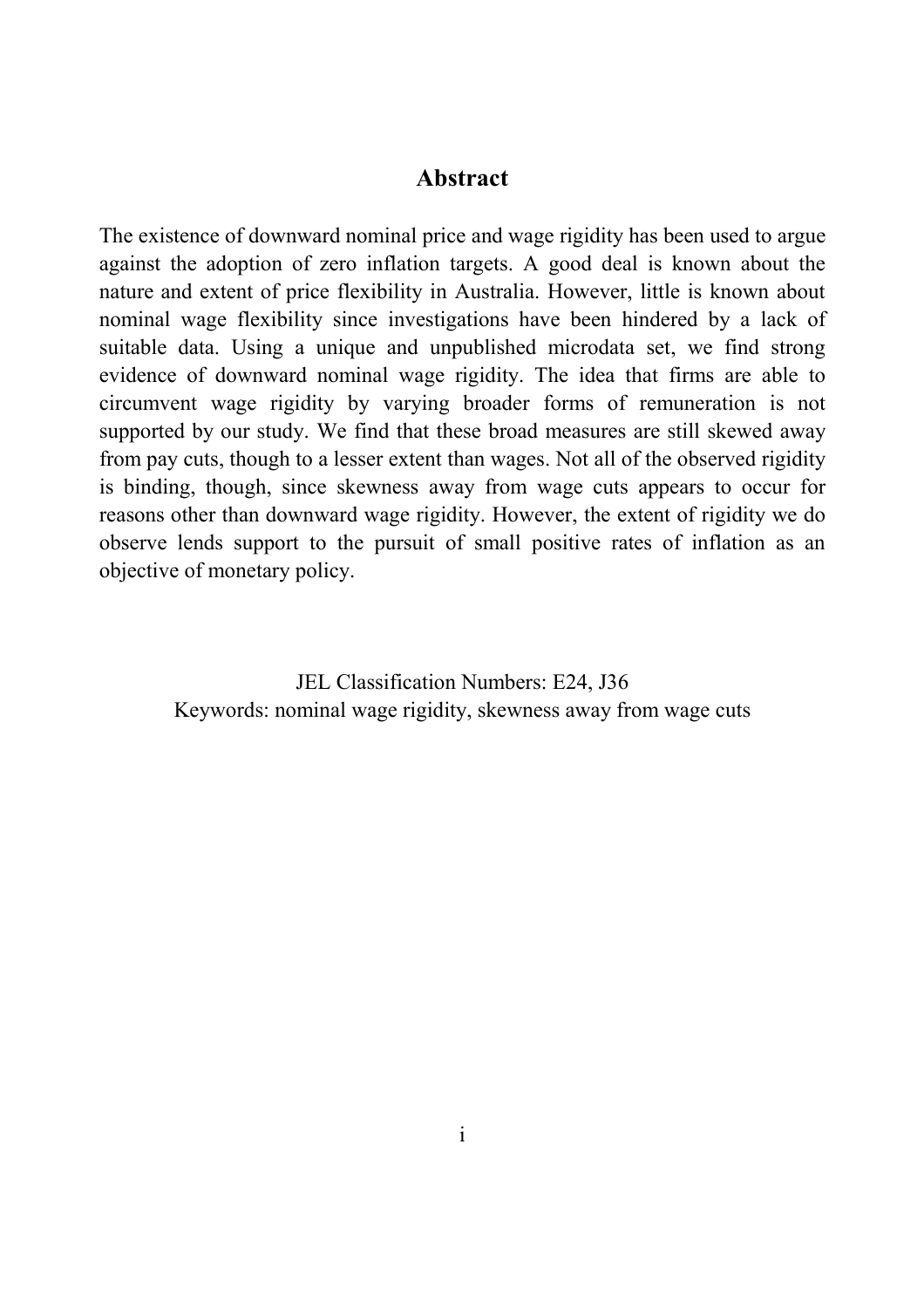# **Table of Contents**

| 1.             | Introduction                                         | $\mathbf{1}$ |  |
|----------------|------------------------------------------------------|--------------|--|
| 2.             | The Rationale for Downward Wage Rigidity             |              |  |
| 3 <sub>1</sub> | <b>Interpreting Nominal Wage Changes</b>             |              |  |
|                | Overseas Studies<br>3.1                              | 5            |  |
|                | 3.2<br>Choosing Suitable Wage Data                   | 6            |  |
|                | 3.3<br>The Mercer Cullen Egan Dell Survey            | 8            |  |
| 4.             | The Distribution of Wage Changes in Australia        | 10           |  |
|                | Skewness away from Wage Cuts<br>4.1                  | 10           |  |
| 5.             | Further Evidence of Downward Nominal Wage Rigidity   | 14           |  |
|                | The Relationship with Inflation<br>5.1               | 14           |  |
|                | 5.2<br><b>Skewness Near the Median</b>               | 17           |  |
| 6.             | Whose Wages are Rigid?                               | 18           |  |
| 7.             | Are Broader Measures of Remuneration More Flexible?  |              |  |
| 8.             | Assessment                                           |              |  |
| 9.             | Conclusions                                          | 23           |  |
|                | Appendix A: Data                                     | 25           |  |
|                | Appendix B: Comparing Broad Measures of Remuneration | 26           |  |
|                | References                                           | 27           |  |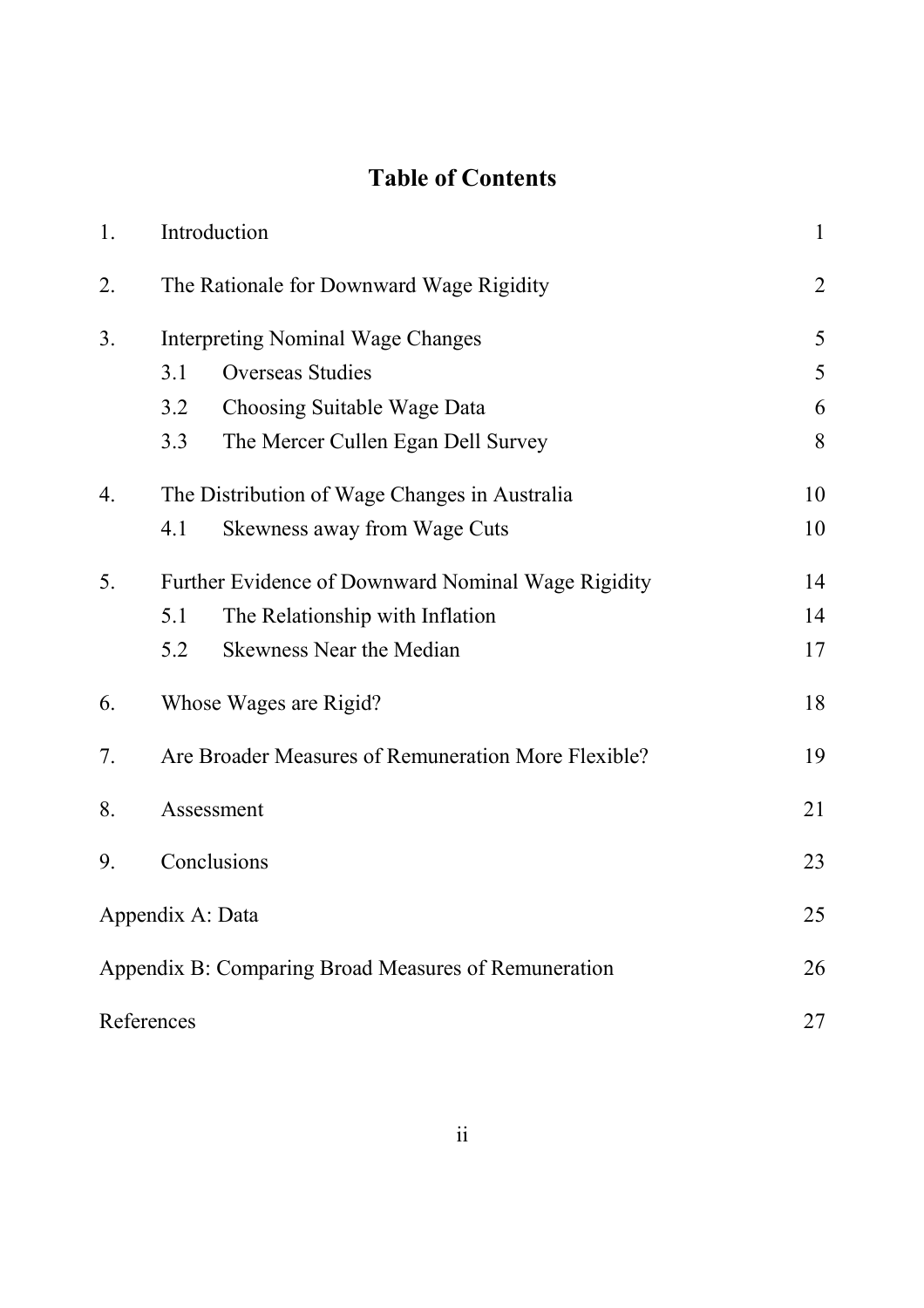# **NOMINAL WAGE RIGIDITY IN AUSTRALIA**

### **Jacqueline Dwyer and Kenneth Leong**

## **1. Introduction**

 $\overline{a}$ 

The assumption that prices and wages in an economy are sticky has a long tradition in economics and has been central to the development of many macroeconomic debates. Foremost, it implies that nominal shocks, such as changes in monetary policy, can have real economic effects. In recent years, the existence of sticky prices and wages has been used to argue against the adoption of a zero inflation target (Akerlof, Dickens and Perry 1996). This is because, in the presence of such nominal rigidities, a small positive rate of inflation can facilitate the real relative price and wage adjustments necessary for the efficient allocation of resources; but if inflation is zero (or very low), these adjustments may not be adequate.

It is also usually assumed that prices and wages tend to be less flexible *downward* than upward (Tobin 1972). There has been considerable investigation of the nature and extent of price flexibility, and the results support this type of asymmetry to varying degrees.1 Much less work, however, has been done on wage flexibility. Rather than appeal to empirical evidence, it has been traditional to simply assume that wages are rigid downwards due to social conventions and notions of fairness (Kahneman, Knetsch and Thaler 1986).

In recent years, though, interest in the actual degree of wage flexibility has increased, sparked by questions about the rationale for observed nominal rigidities and whether their effects are exacerbated by low inflation (Kahn 1997). In particular, it has rekindled interest in whether the long-run Phillips curve is non-vertical because, when inflation is very low, downward nominal wage rigidity

<sup>1</sup> See Golob (1993), Balke and Wynne (1996), Roger (1995) and Kearns (1998). However, Kearns (1998) finds that the degree of stickiness in Australian consumer prices is relatively low. Furthermore, others have shown that asymmetric price stickiness in Australia may not represent an aversion to price falls but could be explained as the optimising response of firms to their microeconomic environment and the types of shocks they face (De Abreu Lourenco and Gruen 1995).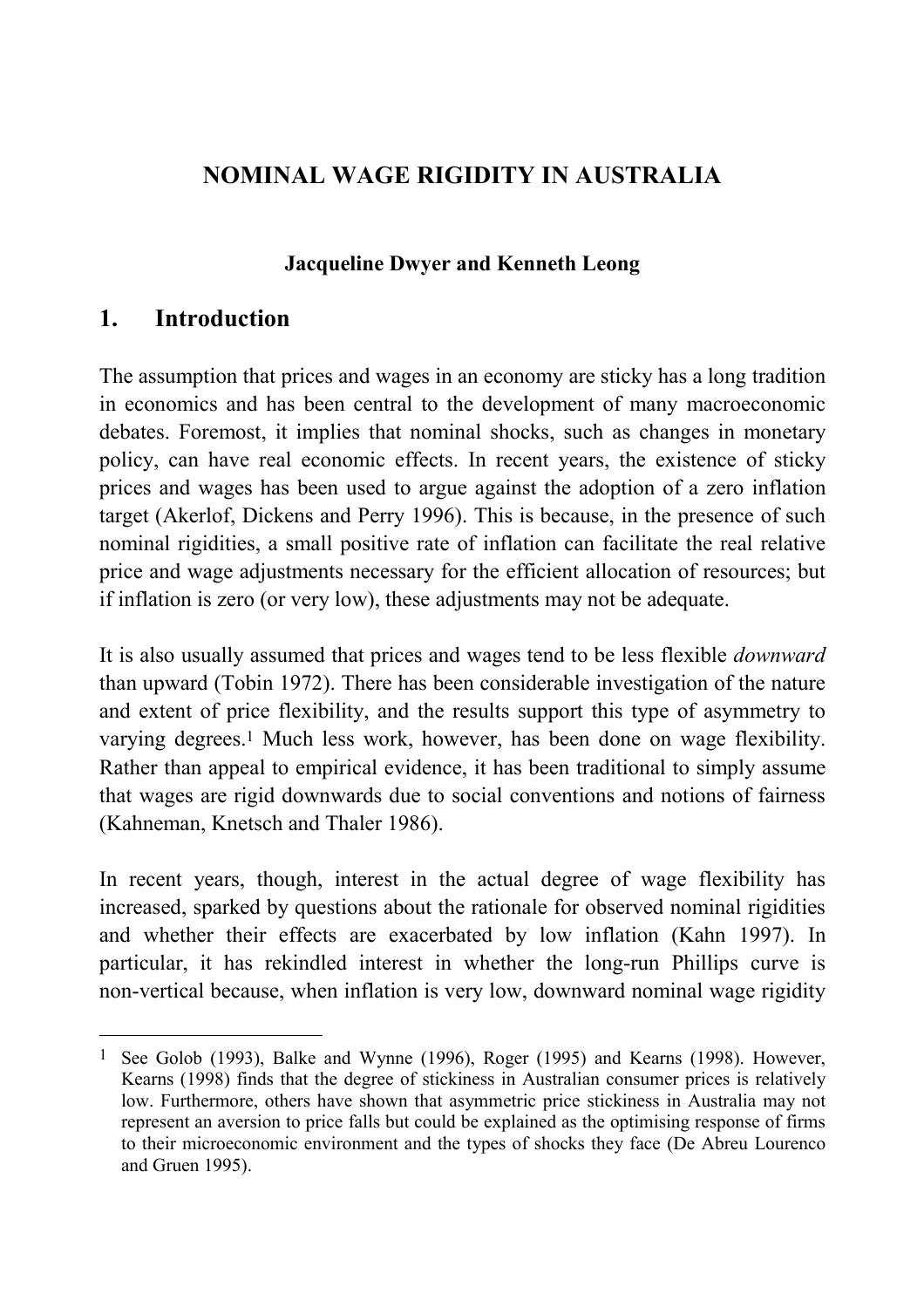inhibits the adjustment of real wages to shocks and causes unemployment to rise (Akerlof *et al* 1996).2

The purpose of this paper is to identify the nature and extent of downward nominal wage rigidity in Australia, observe how this has changed during the transition to a low-inflation environment and assess its implications for the real economy.

The paper is organised as follows. First, it discusses why downward wage rigidity is likely and how explanations for such behaviour have evolved from simple notions of fairness to become more rationally based. Second, it explores some of the measurement issues involved in the choice of wage data and demonstrates the desirable properties of a panel of occupational wage data from Mercer Cullen Egan Dell that spans periods of high and low inflation in Australia. Third, it presents evidence on skewness away from wage cuts. Finally, the pervasiveness of nominal wage rigidity is assessed.

# **2. The Rationale for Downward Wage Rigidity**

l

In his presidential address to the American Economic Society in 1984, Charles Schultze emphasised that one of the main disagreements in macroeconomics is why nominal wages are sticky in the face of aggregate demand shocks (Schultze 1985). While a unified theory of nominal wage rigidity is yet to be developed (Stiglitz 1999), various schools of thought offer a rationale for observed stickiness in nominal wages.

A helpful starting point for explaining possible reasons for rigidity is to consider the kind of world in which perfect wage flexibility is a useful paradigm.3 This is a stylised world where goods and labour are homogeneous, economic agents are price takers, quantities adjust quickly, information is complete and expectations about future events can be formed from the recurrent nature of past events. Here,

<sup>&</sup>lt;sup>2</sup> These inquiries have evolved from an earlier theoretical literature that sought to demonstrate how, following a shock to nominal demand, small nominal frictions can significantly amplify the business cycle. See, for example, Akerlof and Yellen (1985).

Schultze (1985) provides a comprehensive review of the various strands of literature on implicit contracts and highlights their implications for wage rigidity.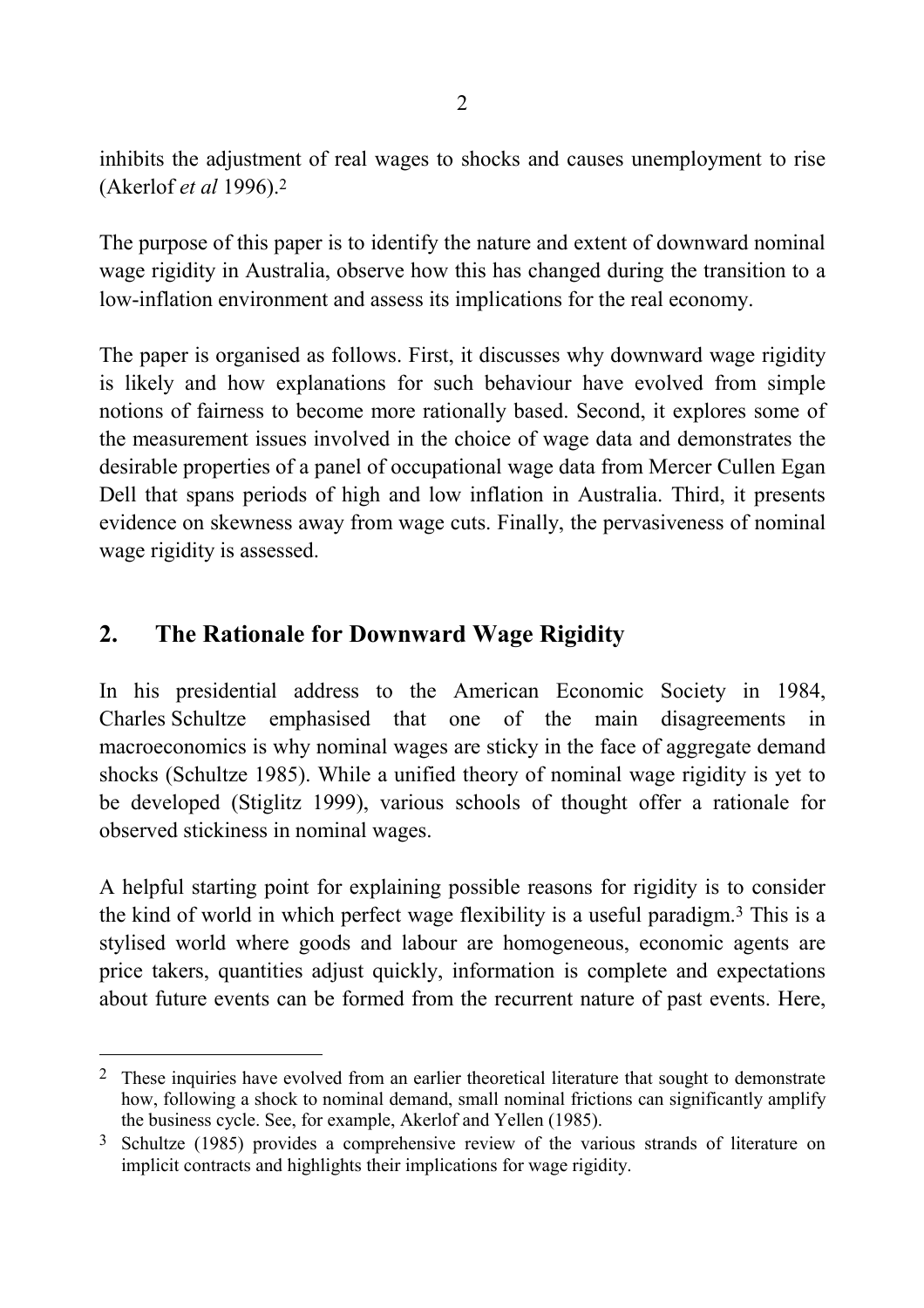work effort can be easily monitored and valued, and workers are interchangeable, since their marginal revenue product is the same regardless of the firm to which they are attached. Finally, there is no advantage of continuity of association between workers and firms. Of course, in reality, each of these characteristics is usually violated in some way and, in consequence, wage rigidity is observed.

Most historical explanations of observed stickiness in nominal wages tended to rely on imperfect information in the form of money illusion, where workers resist nominal wage reductions but fail to perceive that inflation erodes real wages. This approach has been unappealing because it also implies irrationality.4 Keynes (1936) emphasised that because of imperfect mobility of labour, workers resist falls in nominal wages, since those who consent to such a reduction will suffer a fall in their *relative* real wage. Sociological studies have focused on the difficulty in assessing work effort and identify the perceived entitlements of workers and employers that determine 'rules of fairness' for the setting of wages (Kahneman *et al* 1986; Bewley and Brainard 1993).

Recourse to notions of fairness has, however, been criticised, not because of evidence against it, but because of its weak theoretical grounding. Consequently, New Keynesians have attempted to reconcile observed wage stickiness with rational optimising behaviour. Strictly speaking, their focus is on rational sources of *real* or relative wage stickiness, but it is often argued that these sources of rigidity also imply nominal wage stickiness.5 Some stem from the idea of an efficiency wage, where nominal wage cuts encourage adverse selection of inferior workers, shirking and excessive labour turnover, all of which detract from the efficiency of the firm. However, most sources of rigidity stem directly from the

<sup>4</sup> See Tobin (1972) for an historical perspective.

<sup>&</sup>lt;sup>5</sup> There is considerable tension in the literature on this issue. Given sticky relative wages, aggregate nominal wages can vary if each wage is indexed to a nominal variable or if workers have rational expectations about the equilibrium path of aggregate nominal wages and change their wages accordingly. Consequently, New Keynesian theories of *real* wage rigidity do not have clear implications for nominal wages. However, as emphasised by Schultze (1985) and Blanchard (2000), if wages move sluggishly in response to the relative conditions facing individual firms, they will also move sluggishly in response to conditions facing all firms, especially in the presence of Knightian uncertainty, and so produce aggregate *nominal* wage stickiness. Consequently, New Keynesian ideas are often borrowed to explain nominal wage rigidity.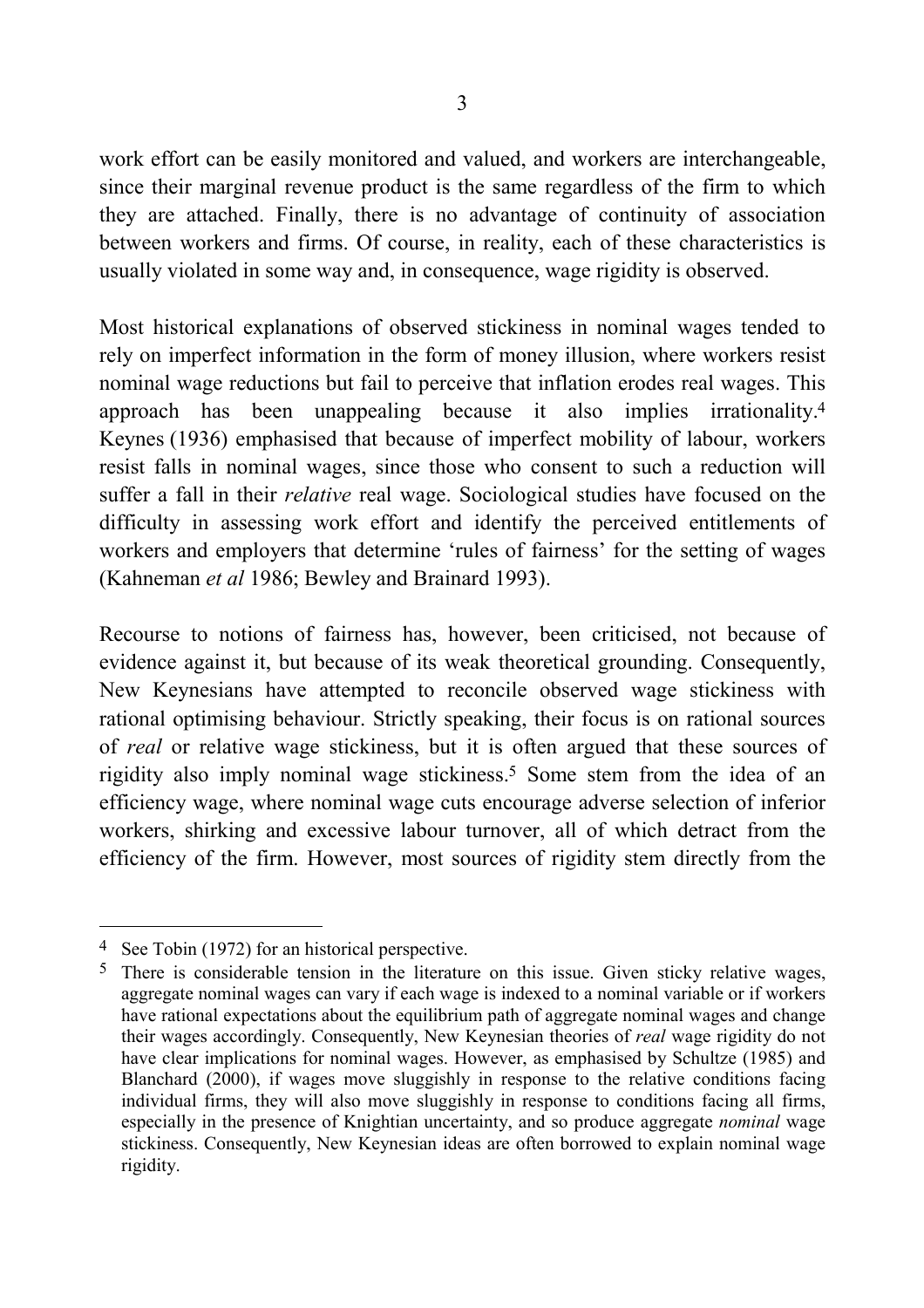large returns to continuity of association between workers and firms.<sup>6</sup> Realising the gains from these associations requires explicit or implicit contracts.

The existence of a wage contract that requires periodic renegotiation necessarily introduces inertia into wage movements, but this observed stickiness may be optimal for those who enter the contract. It may be optimal in the presence of risks, such as probable fluctuations in labour demand, for risk-neutral firms to offer insurance to risk-averse workers in the form of stable income. Alternatively, wage stickiness may be optimal in the presence of uncertainty. While some changes in economic conditions have a known probability at the time contracts are negotiated, others are not predictable, so it is in the interests of workers and firms to adjust wages after the size and permanency of the changes have been assessed. Consequently, nominal wages remain sticky, compared with the predictions of an auction market. But, even if the size and permanency of the change have been assessed, there are 'menu' costs associated with changing wages (sometimes referred to as 'haggling' costs).7 It is optimal for wages to be revised only when the benefits of such change exceed the costs associated with renegotiation.

Thus, for a host of reasons that may be optimal for individual agents, nominal wage rigidities can arise. The macro consequences, on the other hand, are clearly sub-optimal, especially when inflation is so low that the real effects of such rigidity are amplified. Understanding the nature and extent of nominal wage rigidity can, therefore, usefully inform monetary policy.

However, despite its importance, there has been very little exploration of nominal wage rigidity in Australia.<sup>8</sup> Certainly, until recently, there has been a general lack of data with which to examine the dispersion of wage changes. This, combined with a history of centrally determined wages, had encouraged a presumption that

l 6 For example, when continuity of association is broken, workers incur search and transition costs. On the other hand, firms lose non-transferable firm-specific skills and incur the costs of selecting and monitoring the performance of new workers.

<sup>7</sup> The idea of menu costs was developed with respect to setting prices, and is most often associated with Ball and Mankiw (1992a, 1992b). The principles of menu costs have since been applied to wage setting (see, for example, Kahn (1997)).

<sup>8</sup> To the extent that there has been analysis of wage flexibility in Australia, it has focussed on aggregate real wage flexibility (see, for example, Keating (1983)) or relative wages (see Fahrer and Pease (1994)).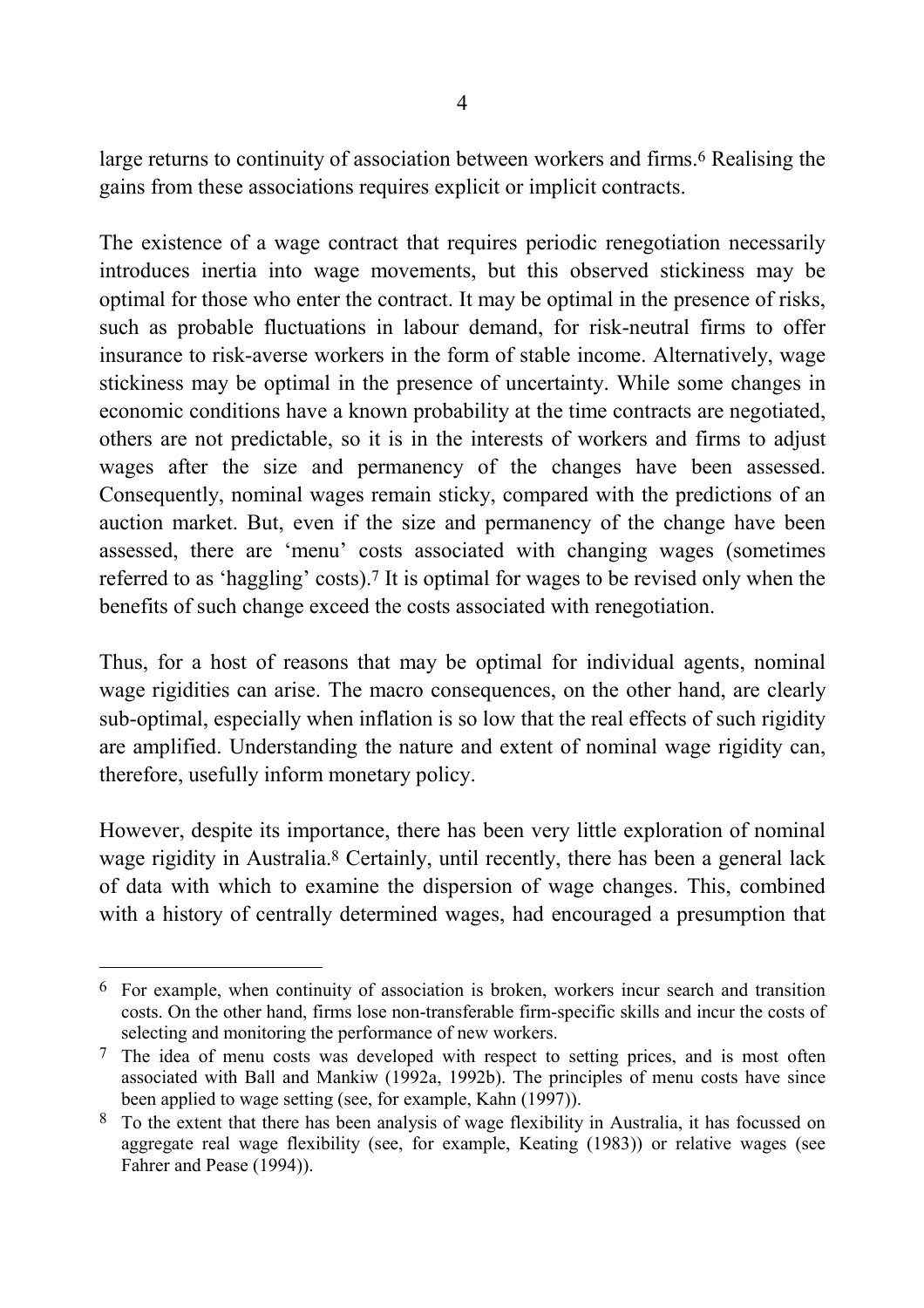nominal wages are highly rigid, at least downwards. But changes in the wage bargaining system that allow for more market-determined wage outcomes, combined with new sources of wage data, suggest that investigating the nature and extent of wage rigidity will be more fruitful. Furthermore, the shift to a low-inflation environment has made such an investigation more important.

In the following section, we draw on lessons from overseas studies of nominal wage behaviour, identify some of the measurement issues that can distort measured wage changes, and motivate the choice of data for our examination of the Australian experience.

# **3. Interpreting Nominal Wage Changes**

### **3.1 Overseas Studies**

 $\overline{a}$ 

There is a burgeoning empirical literature on nominal wage behaviour in the United States. Despite the array of studies, however, there is no consensus about the extent of wage rigidity. This lack of consensus stems from debate about the information content of the data sources that are used. Some US studies utilise firm-level data collected from payrolls and find a variety of outcomes, with Wilson (1999) and Altonji and Devereux (1999) finding strong evidence that wage changes are truncated at zero while others, such as Blinder and Choi (1990), find a surprising frequency of wage cuts. The inconsistent results of firm-level studies suggest that firm-specific shocks and their timing may be important, so that the results should not be generalised.

Nationally representative studies are more prominent in the literature. A substantial number draw on household information from individuals interviewed in the US Panel Study of Income Dynamics (PSID). They tend to find a clear asymmetry in wage-change distributions with bunching at zero change, but still identify a non-trivial share of workers who receive nominal pay cuts. However, at issue is whether or not the observed falls in pay are indicative of reporting error.<sup>9</sup> Authors have constructed various hypothetical wage-change distributions based on

<sup>9</sup> Primarily because validation tests showed that the individuals interviewed in the PSID reported different earnings than did their employers.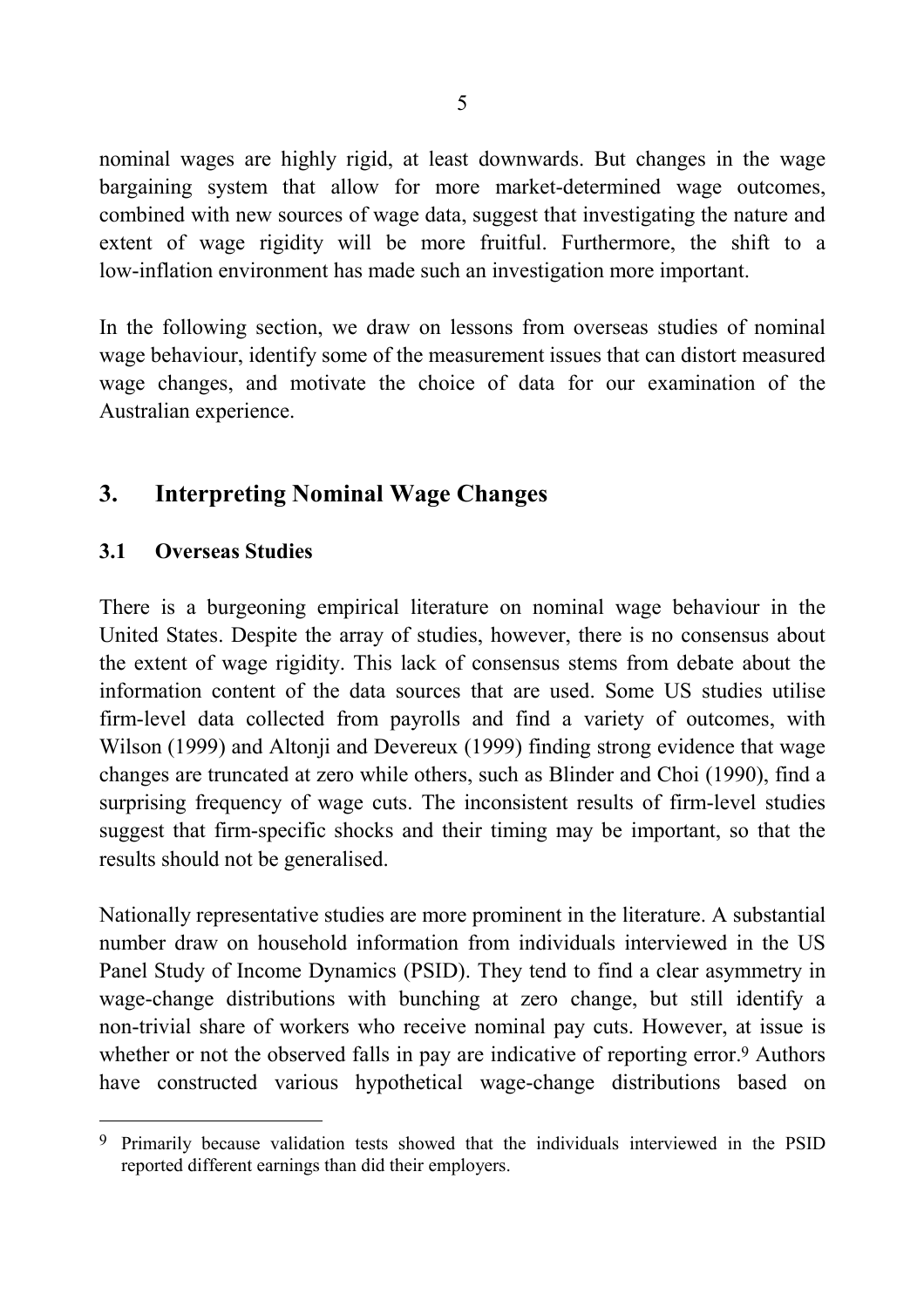alternative treatments of reporting error, and drawn quite different conclusions about the actual wage-change distribution in the United States (McLaughlin 1994; Akerlof *et al* 1996; Kahn 1997).10

A recent innovation has been to identify wage-change distributions from the US employment cost index. This provides nationally representative information but, because it draws on *employers'* records, avoids the reporting errors associated with surveys of householders. Using this approach, Lebow, Saks and Wilson (1999) find stronger evidence of skewness away from wage cuts than those studies based on the PSID or other household surveys.

Similar exercises contrasting evidence from an employment cost index with household survey data have been conducted for New Zealand, where there was particular interest in the degree of wage flexibility following the adoption of an inflation target and the introduction of the *Employment Contracts Act 1991* (Chapple 1996; Cassino 1995). While some non-trivial nominal wage cuts have been identified, most studies report a clear asymmetry of wage changes with an over-representation of zero wage changes. Again, wage data from an employment cost index tend to display greater skewness away from nominal wage cuts than data taken from household surveys.

The disparate results of the US and New Zealand studies highlight the sensitivity of estimates of the dispersion of wage changes to data sources and methods and invite a review of the measurement issues that accompany the choice of alternative sources of Australian wage data.

### **3.2 Choosing Suitable Wage Data**

l

An ideal measure of wage rates would be the hourly cost of employing constant-quality labour to perform a given job. Most published measures of wages, however, differ from this ideal. Many standard series of earnings are collected as a

<sup>10</sup> In the same tradition as the PSID studies, wage rigidity has also been analysed using the British Household Panel Study, resulting in the recent and surprising claim that wage rigidity in the United Kingdom is far less pronounced than in the United States (Smith 2000).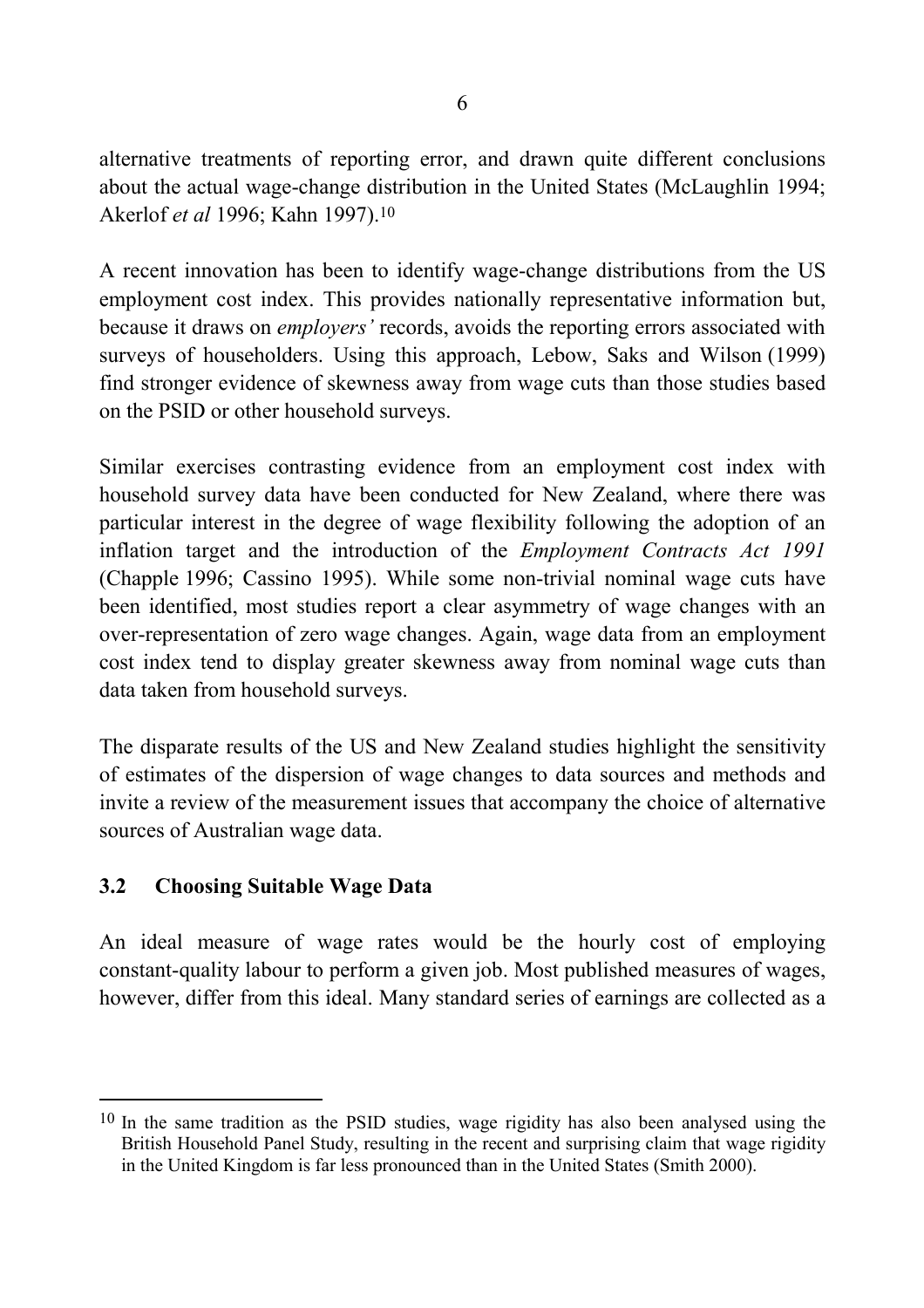level of earnings per *person*.11 For a variety of reasons, these measures of average earnings can change, even if hourly wage rates remain constant, and can give false signals about wage flexibility.

For example, a change in the average *hours* of paid work will change earnings per person, even if hourly wage rates remain constant. Similarly, if different classes of employees have different levels of earnings, changes in the *composition* of the workforce will change average earnings independently of changes in wage rates. Furthermore, *sampling* problems may arise, where new respondents enter the wage survey, but have different characteristics and wage levels to those that have exited, inducing volatility into measured wages growth that does not reflect changes in wage rates. Finally, over time, the workforce tends to progress, or '*drift*', to higher-paid jobs, or enjoy salary increments in existing jobs, so that earnings per person tend to rise even if entry-level wage rates for given jobs remain unchanged.

Each of these effects makes earnings per person a biased measure of wages growth. When present, they distort the mean rate of measured wages growth, but may also distort the distribution of wage changes, obscuring the true nature and extent of wage rigidity. Increasingly, the implications of these measurement issues are gaining attention in the academic literature (Abraham, Spletzer and Stewart 1999; Krueger 1999).

In Australia, the problems associated with measures of earnings per person motivated the development of the Statistician's new Wage Cost Index (WCI), which aims to measure changes in wage rates for a precisely defined fixed basket of jobs, controlling for the quantity and quality of work done.12 Consequently, the index is unaffected by changes in hours worked, compositional changes in employment or wages drift (although it may be affected by sampling problems). In fact, the focus on pricing labour to constant quality brings the WCI closer to the

<sup>11</sup> Until recently, this was also the case in Australia. For a general discussion of the various measures of average earnings see Reserve Bank of Australia (1996).

<sup>&</sup>lt;sup>12</sup> For details of the design of the index see ABS (1998). In brief, pricing to constant quality requires removing from the index salary increments that are due to age, experience, work performance, change in qualifications etc, as these types of payments proxy measurable quality change. A change in the salary range for a selected job is treated as a 'genuine' price change and is recorded in the index.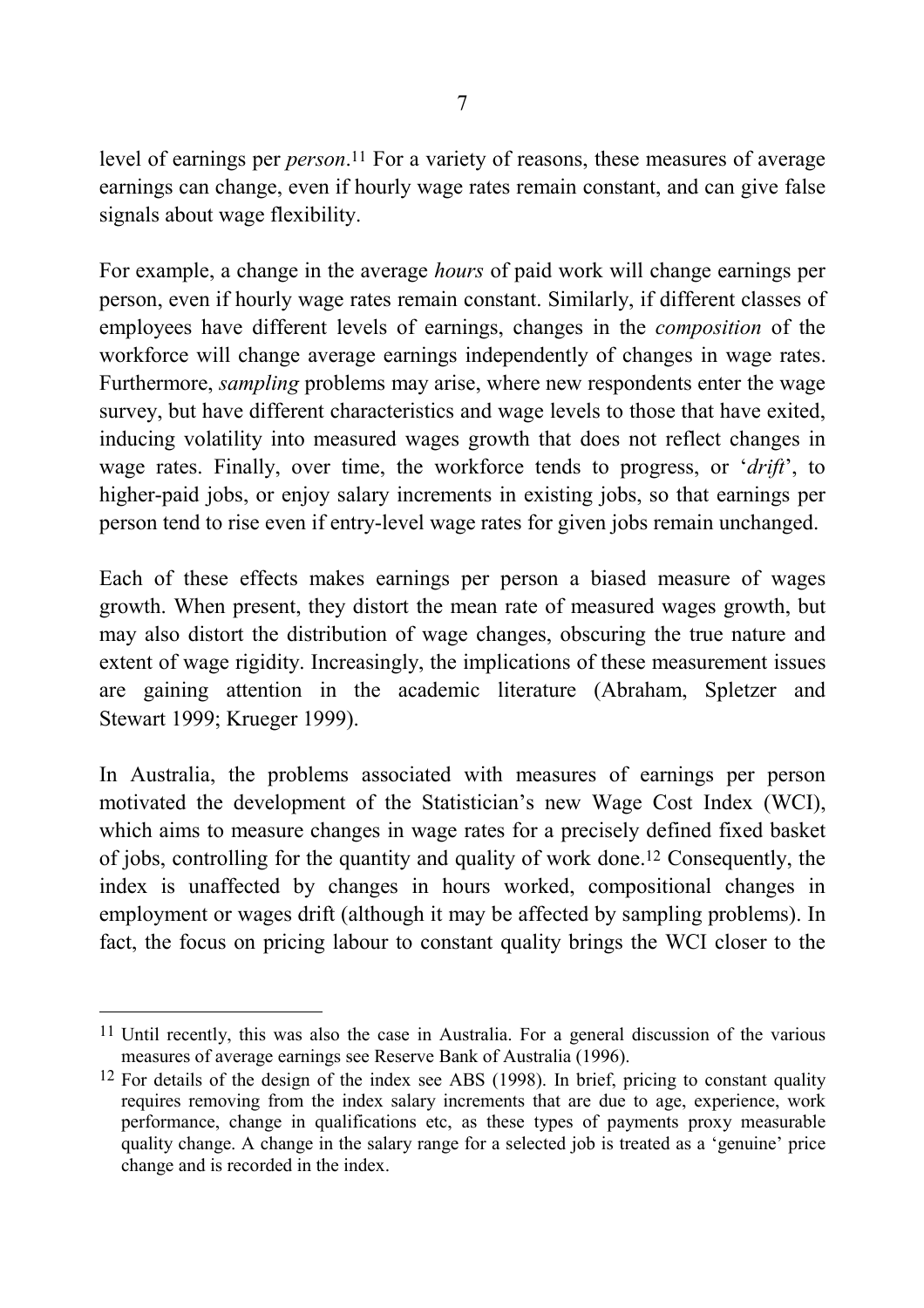analytical concept of a wage rate than the employment cost indices used in most other overseas studies of wage behaviour.13

The WCI is, therefore, the preferred series for the examination of nominal wage behaviour. However, a detailed distribution of wage changes underlying the series is not publicly available. Furthermore, the series commences in December 1997, precluding examination of how the relationship between changes in inflation and nominal wage rigidity has evolved.14 This limited time series is disappointing, since identifying how wage-change distributions respond to changes in inflation is central to identifying whether the nominal rigidity is more binding, and therefore costly, when inflation is low.

The approach taken in this paper is to use a data set from Mercer Cullen Egan Dell (MCED) that, while inferior to the WCI, still has a number of desirable properties. Furthermore, it is available in a time series that spans periods of high and low inflation.

#### **3.3 The Mercer Cullen Egan Dell Survey**

l

For more than 30 years, Mercer Cullen Egan Dell has conducted a series of regular surveys of remuneration. The main purpose of these surveys is to provide clients with information about prevailing market rates of pay for specific job descriptions. Reflecting this, MCED conducts detailed job-matching exercises across participating firms in each survey to identify over 450 different positions for which remuneration can be compared. (Positions for which award-only rates apply are excluded from the sample.) Drawing on payroll information, firms then report the remuneration for each employee in that position. Remuneration is broken down into base pay and total pay. Since the mid 1980s, pay for those who have remained

<sup>13</sup> For example, the US employment cost index includes various payments that are clearly related to performance, and so does not price to constant quality. The New Zealand labour cost index does, however, price to constant quality and quantity in a manner similar to Australia's WCI.

<sup>&</sup>lt;sup>14</sup> The Melbourne Institute has also developed a series of growth in wage rates that is loosely modelled on the WCI, but draws on less reliable household information. Furthermore, while it permits valuable insights into the characteristics of those wage earners at each point in the distribution of wage changes, it too is available over a relatively short period. See Melbourne Institute (1997, pp 4–5).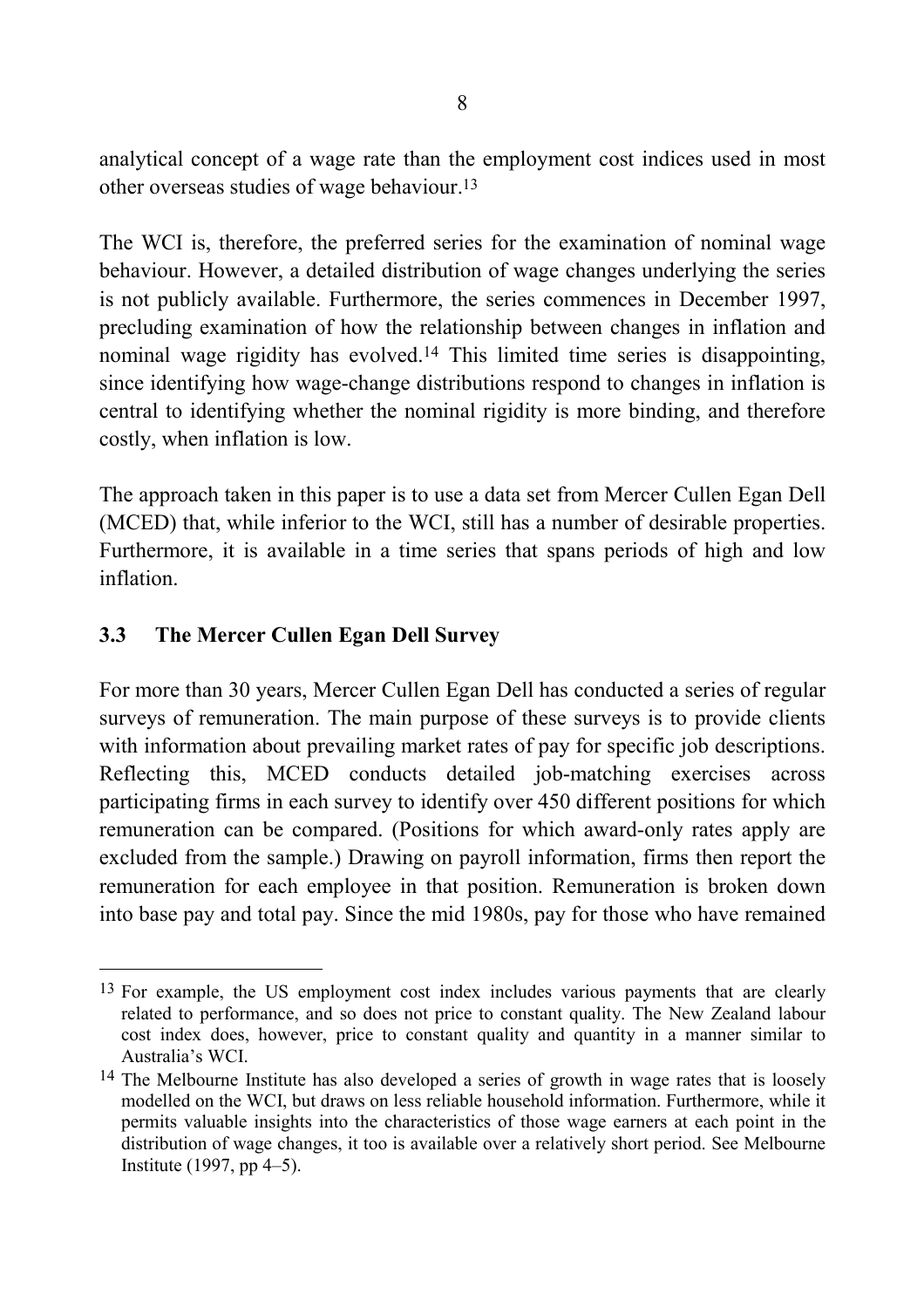employed in a given position between surveys (same incumbents or 'stayers') is separately identified from pay for all individuals in that position. The mean and the quartiles of the distribution of earnings are published. However, we utilise the unit data underlying the published survey results (see Appendix A).

The MCED data have a number of desirable features. First, the reliance on payroll information about employees' earnings avoids many of the reporting problems that arise when employees are surveyed directly.15 Second, tracing the pay for specific jobs rather than individuals provides a significant step towards pricing labour to constant quality.16 Third, the distinction between base pay and total pay permits an examination of wage flexibility for different classes of earnings. Fourth, and most useful, is the focus on the pay of those who have remained employed in a given position between surveys.

The measured earnings of stayers are unaffected by compositional change in the sample of respondents. For example, even with a fixed basket of jobs, compositional change often stems from changes in the experience of those who occupy the jobs. An increase in the share of experienced workers, who tend to have higher levels of earnings than less experienced workers, raises average earnings for the full sample, but has no effect on the average earnings of the stayers. Focusing on stayers also avoids the sampling problems that arise when employees who exit the survey have different characteristics and levels of earnings to those who replace them. Consequently, the reported changes in earnings should reflect actual wages growth rather than changes in the features of the sample.17

l

<sup>&</sup>lt;sup>15</sup> Not only do validation studies reveal that employees tend to report lower levels of earnings than do their employers, they are less informed about the value of their non-wage remuneration. Furthermore, employees can claim to have remained in the same job when they have, in fact, remained with the same employer, or within the same industry, and performed different tasks.

<sup>16</sup> Although, failure to remove certain salary increments means that changes in market rates for specific jobs will, to some extent, reflect changes in the quality of labour. For example, in the MCED survey, base pay excludes increments that relate to performance, but not tenure. Yet changes in tenure (a proxy for experience) represent a change in the quality of labour.

<sup>&</sup>lt;sup>17</sup> With the exception of wage cost indices, wage data are usually designed to provide an efficient estimator of the *level* of earnings rather than their *growth*. Since analysis of the distribution of wage changes requires an efficient estimator of wages *growth*, it is helpful to identify the stayers since they form a matched sample. A matched sample eliminates *cohort* variability – that is, the variation in measured wages growth that stems from comparing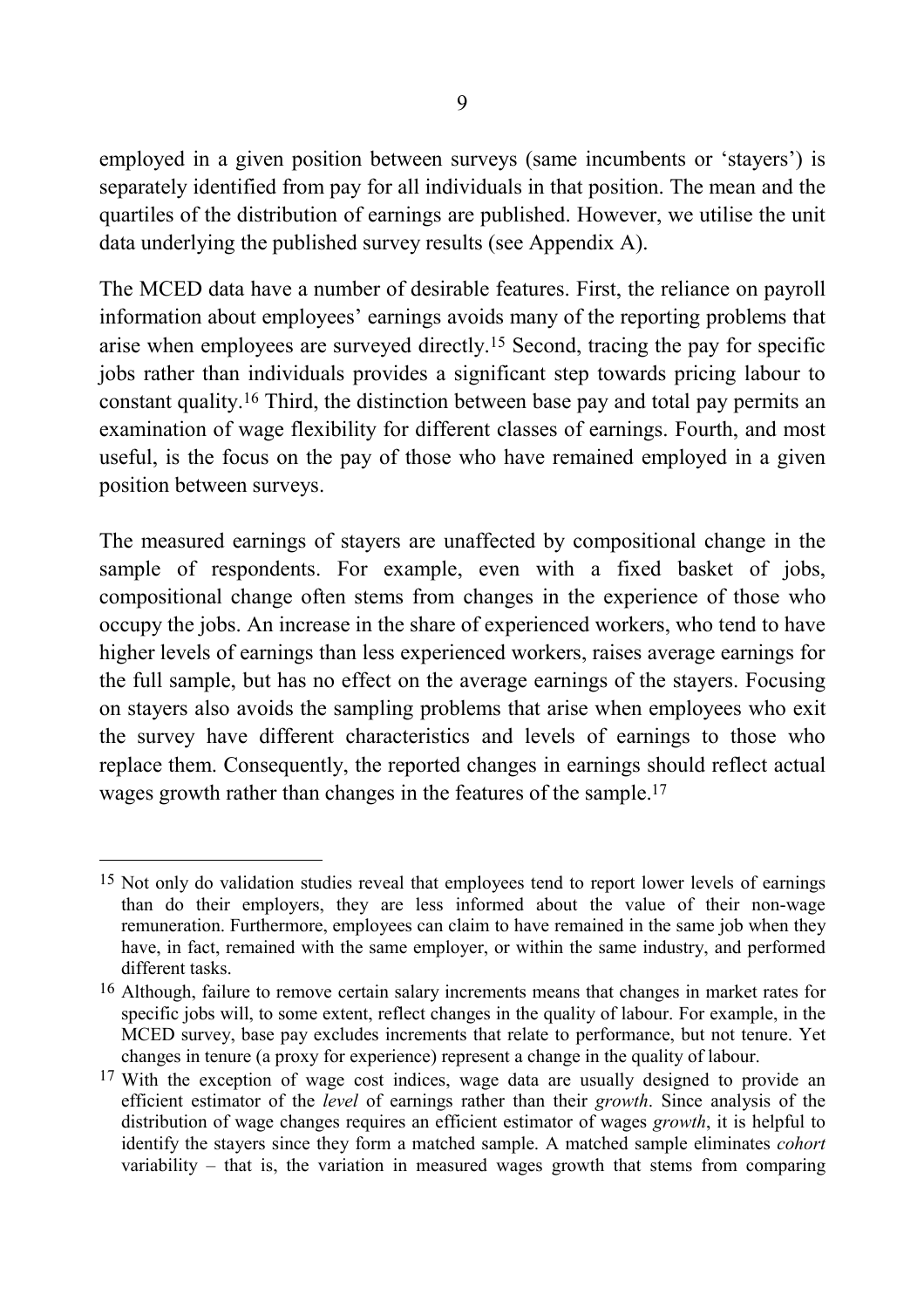Finally, the exclusion of positions characterised by award-only rates of pay removes a class of earnings that has an inherent institutional rigidity and comprises a diminishing share of wage income. Consequently, our analysis is confined to market-determined wages.

The MCED data are not, however, calculated on an hourly basis, so that if work effort varies substantially over time, some distortions in wages growth may arise.18 Furthermore, they are not based on a random sample but on a sample of firms that *choose* to participate in the survey, so that they can subscribe to information about prevailing wage rates. As it turns out, wage rates for skilled jobs in large firms are over-represented in the survey. But the coverage of the survey is, by any measure, broad and the number of observations is large, with a pooled sample of around 80,000 useable observations of annual wage changes. Consequently, useful inferences can be made about the distribution of wage changes in the market sector.

# **4. The Distribution of Wage Changes in Australia**

To identify the nature and extent of downward nominal wage rigidity, we begin by examining the distribution of wage changes using data from the MCED remuneration survey. We examine ways of measuring the extent of skewness away from wage cuts. We then examine how skewness has varied over time and with changes in inflation.

#### **4.1 Skewness away from Wage Cuts**

 $\overline{a}$ 

Figure 1 shows the distribution of annual wage changes, when pooled over the entire sample period, from March 1987 to December 1999, compared with a normal distribution with the same mean and standard deviation. If downward rigidity exists, we would expect to see a positively skewed distribution in which there are relatively few nominal wage cuts and a truncation of the distribution at

cohorts with different characteristics. We find that the reduction in cohort variability more than offsets the increase in *sampling* variability that arises from not using the full sample of respondents. For a review of these issues see Fuller (1990).

<sup>18</sup> In particular, if there is a rise in hours of unpaid work, our data will overstate growth in true wage rates and may mask some nominal wage falls.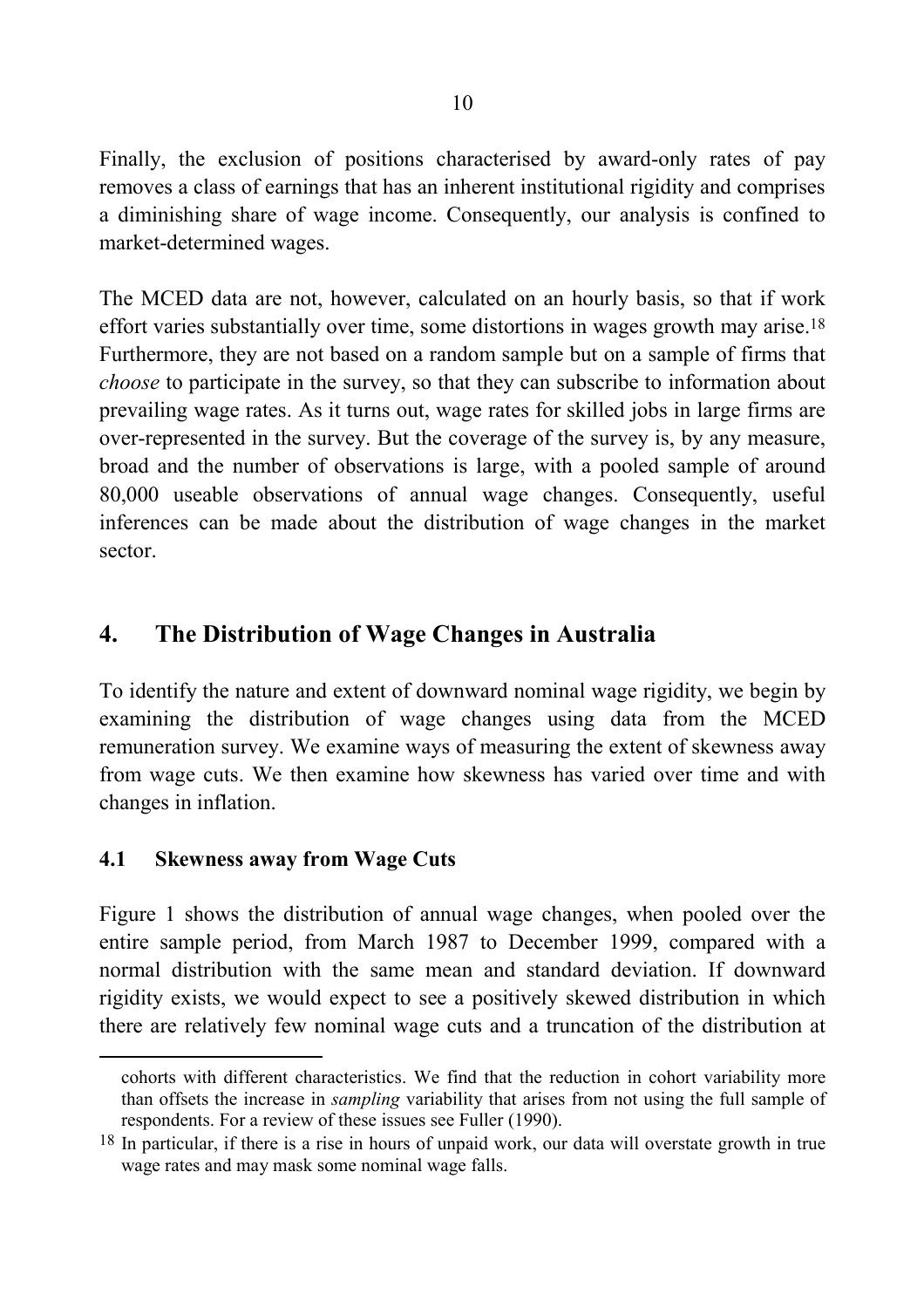zero. This is borne out by the data. Of the observations, only 3.5 per cent are negative and almost 15 per cent are concentrated at zero. In fact, we also observe 'holes' in the distribution around zero, consistent with the idea that rigidity serves to censor small would-be wage cuts (and rises) at zero.





Other studies have found that the incidence of zero wage changes is often inflated by the rounding of small wage changes to zero, or the calculation of wage changes over a period that does not span contract renegotiation.19 However, the MCED data are not rounded, so we can separately identify near-zero observations.20 Furthermore, we calculate annual wage changes according to the annual salary review dates used by each firm and allow for an average lag in contract renegotiation. Consequently, the spike that we observe at zero should provide a good indication of the absence of annual wage changes.

<sup>19</sup> Smith (2000) conducts a detailed analysis of these influences, along with measurement error.

<sup>20</sup> In fact, we find that close to 95 per cent of observations in the zero bar, defined by the interval from –0.5 per cent to 0.5 per cent, are exact zeros.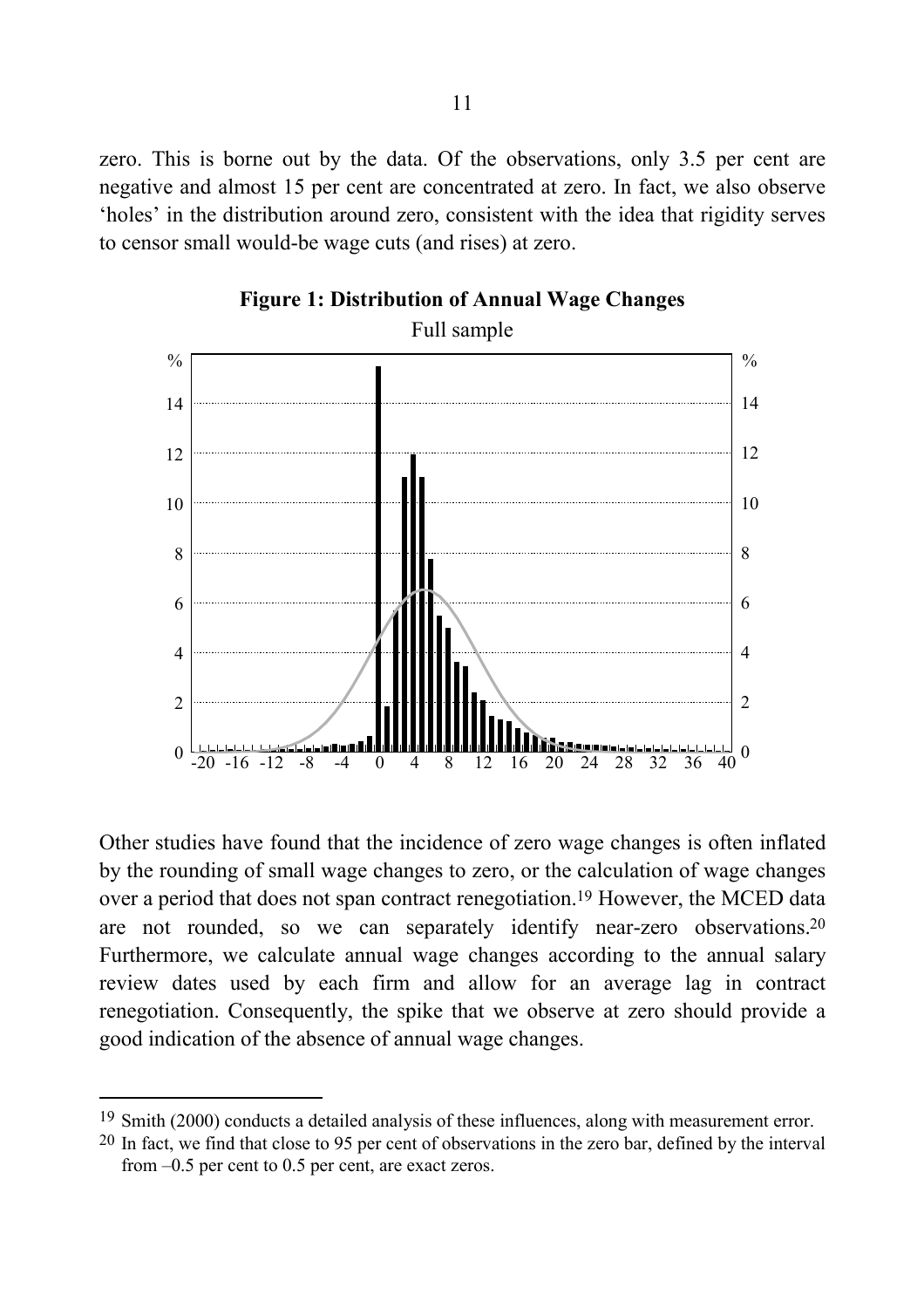While skewness in the distribution of wage changes in Australia is clearly evident from visual inspection of our data, summary measures of the extent of skewness can permit a more accurate analysis of the distribution of wage changes. A variety of approaches to measuring the skewness of wage changes have been employed in the literature.21 Each has its advantages and disadvantages, but viewed together can provide useful corroborating evidence about the proximate extent of downward nominal wage rigidity. We consider some of the main measures and present some results, initially for our pooled sample (see Table 1).

| <b>Table 1: Summary Statistics for Wage-change Distribution</b>                                        |       |  |  |  |  |  |
|--------------------------------------------------------------------------------------------------------|-------|--|--|--|--|--|
| Full sample: March 1987 to December 1999                                                               |       |  |  |  |  |  |
| Skewness coefficient                                                                                   | 1.34  |  |  |  |  |  |
| Mean-median difference $(\%$ pts)                                                                      | 1.11  |  |  |  |  |  |
| LSW statistic $(\%$ pts)                                                                               | 15.75 |  |  |  |  |  |
| Kahn-type test (frequency with which a<br>percentile lies above zero relative to<br>below zero, $\%$ ) | 92.00 |  |  |  |  |  |
| Share of observations = $0\,($ %)                                                                      | 14.70 |  |  |  |  |  |
| Share of observations $\leq 0$ (%)                                                                     | 3.50  |  |  |  |  |  |

The skewness coefficient, the ratio of the third central moment of a variable to its cubed standard deviation, is perhaps the most familiar measure of asymmetry. Positive values of this coefficient indicate a positively skewed distribution. The wage-change distribution has a skewness coefficient of 1.34, representing considerable asymmetry. The skewness coefficient is, however, of limited use for the examination of wage changes. It is extremely sensitive to observations in the tails of the distribution as these inflate the magnitude of the third central moment. Since wage-change distributions usually have fat tails, skewness coefficients calculated for them tend to vary considerably from one period to the next (Crawford and Harrison 1997; Lebow, Stockton and Wascher 1995). Furthermore, the coefficient identifies positive skewness arising from asymmetry in *any* part of the distribution, not just from a lack of nominal wage cuts.

<sup>21</sup> Lebow, Saks and Wilson (1999) discuss a number of approaches and summarise their robustness to particular influences.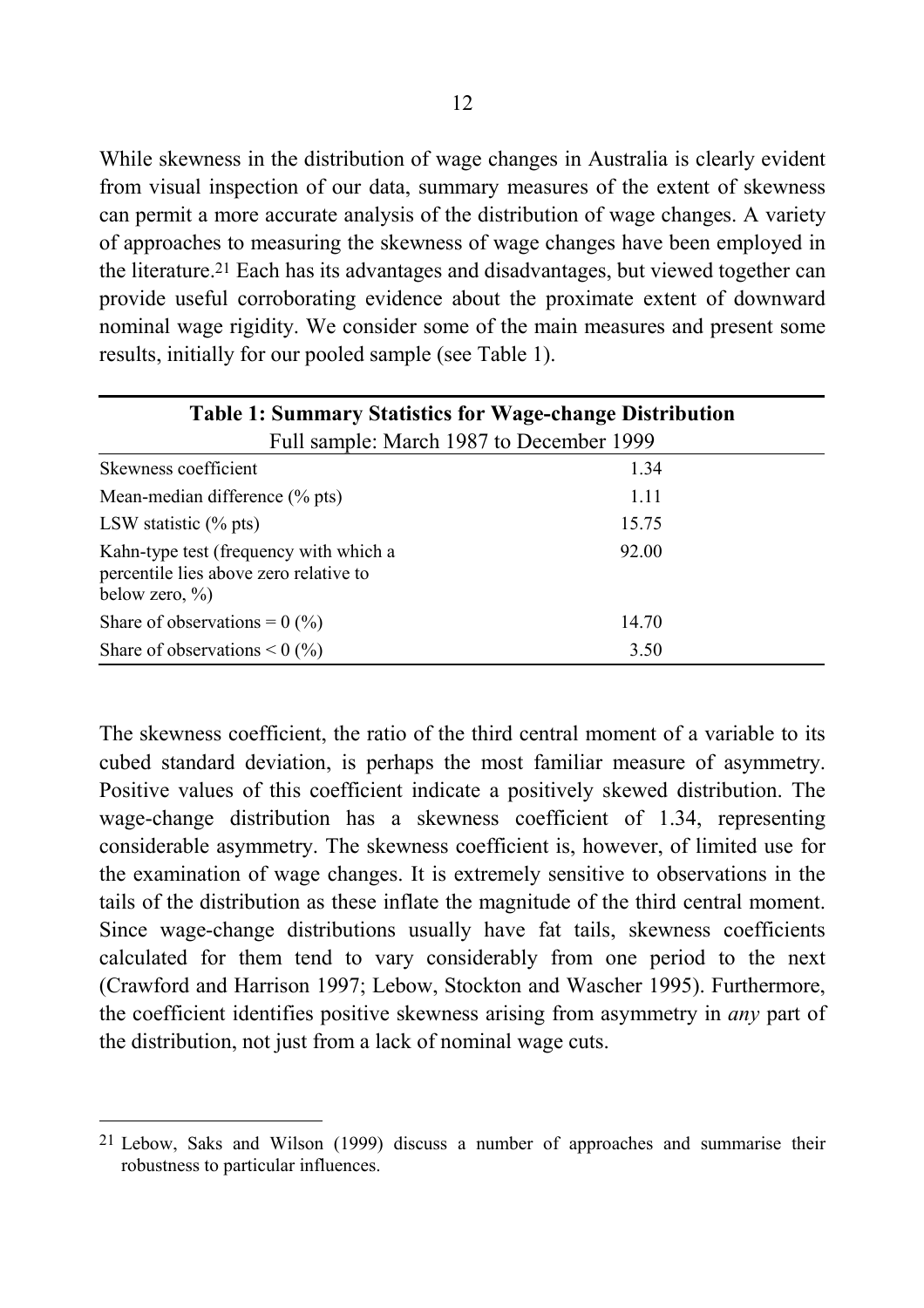Since one of the consequences of positive skewness is that the mean lies to the right of the median, a simple alternative measure of skewness is the mean-median difference (Hotelling and Solomons 1932; McLaughlin 1999). If a distribution is symmetric, the mean-median difference will be zero; if it is positively skewed, the difference will be positive. The difference test is less sensitive to outliers than the skewness coefficient, since extreme observations tend to affect only the mean.22 As reported in Table 1, the mean-median difference is positive. Once again, though, the test has the disadvantage of identifying any type of asymmetry rather than that due specifically to a lack of nominal wage cuts.

Other measures of skewness specifically identify asymmetry due to a shortage of observations below zero. Lebow, Stockton and Wascher (1995), hereafter LSW, calculate the cumulative frequency of the wage-change distribution that is above twice the median minus the cumulative frequency of the distribution below zero.23 Because twice the median and zero are at equal distances from the median, the LSW statistic will be zero for a symmetric distribution and positive when there is a shortage of nominal wage falls. We find that the distribution below zero is significantly 'thinner' than that above twice the median, yielding a positive LSW statistic. However, the LSW approach has an implicit assumption that in the absence of rigidity, the right-hand tail of the wage-change distribution would be the 'mirror image' of the left-hand tail. Should the distribution of wage changes be positively skewed for other reasons, the LSW statistic will overstate the extent of downward nominal rigidity.

Kahn (1997) is able to relax the mirror image assumption by comparing the frequency of wage changes at a given point on the wage-change distribution over time. While the Kahn test is cumbersome to perform, the idea underlying it is simple. In essence, those points on the wage-change distribution that record wage falls in one period and wage rises in another are identified. If at those points, wage changes are positive more often than they are negative, there is evidence of downward nominal wage rigidity. We find, for example, that at the 5th percentile,

<sup>22</sup> More precisely, the median will not be affected by the *value* of extreme observations, but it will be affected if the *number* of extreme observations is over-represented in one tail of the distribution, although this effect is fairly small in the distributions we observe.

<sup>23</sup> *LSW* =  $[1 - F(2 \times median)] - F(0)$ , where *F* is the cumulative frequency. De Abreu Lourenco and Gruen (1995) calculate a similar statistic with respect to prices, but focus on the mean.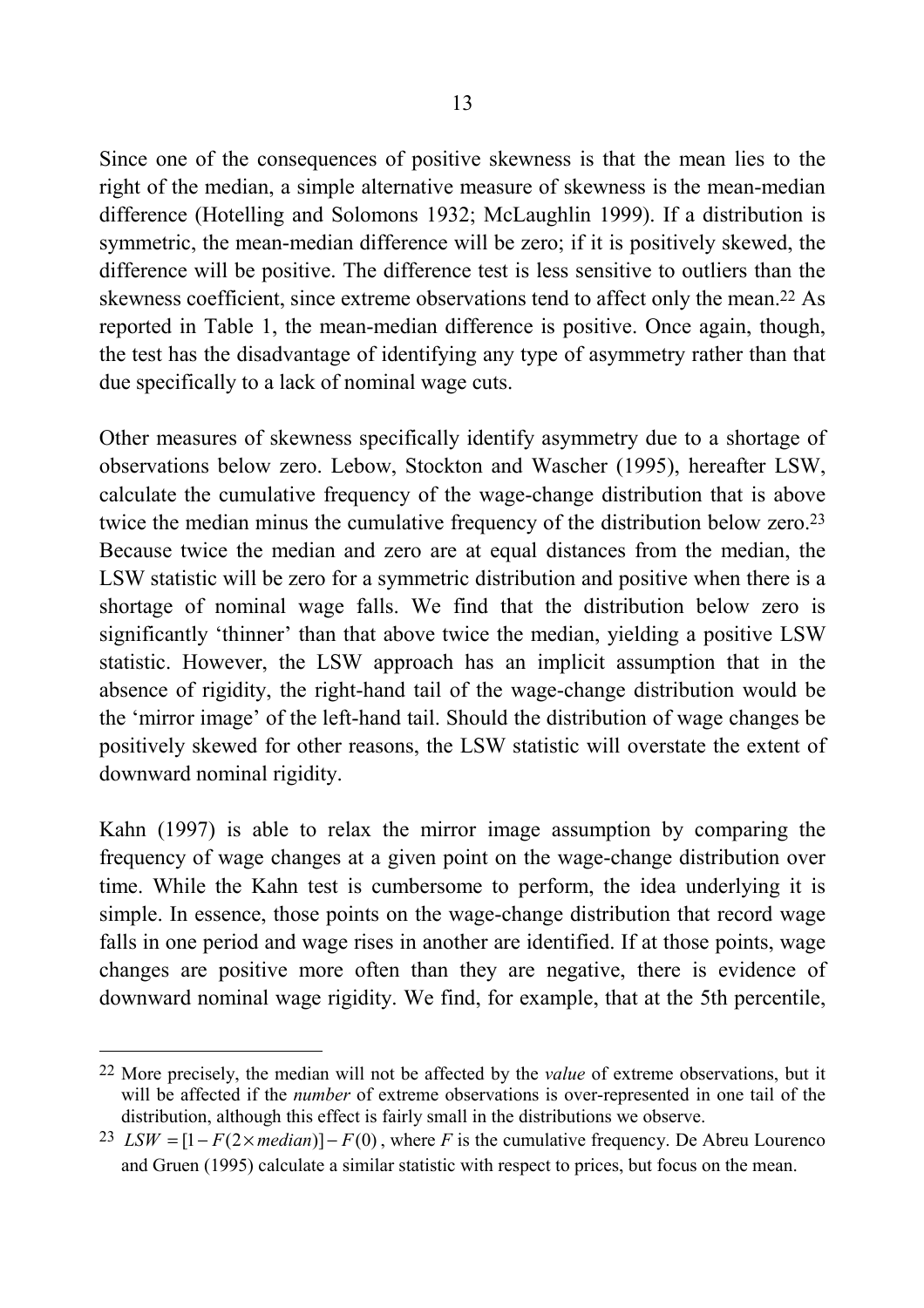92 per cent of wage changes are positive.24 (Too few points on the distribution behave in this way to permit calculation of a Kahn test statistic.) Despite relaxing the mirror image assumption, though, the Kahn test has the implicit assumption that, in the absence of rigidity, the distribution of wage changes would be the same in all years.25

None of the available summary measures of asymmetry will be ideal in every circumstance, but the evidence of skewness away from nominal wage cuts is clear. However, while this is strongly suggestive of downward rigidity, it is not proof of it. More persuasive evidence of downward rigidity is whether the skewness becomes more pronounced as inflation falls, since this implies that an increasing share of wage changes are censored at zero.

# **5. Further Evidence of Downward Nominal Wage Rigidity**

#### **5.1 The Relationship with Inflation**

l

To identify whether there are conspicuous differences in the distribution of wage changes in different inflation environments, in Figure 2 we break up our sample into three periods that roughly capture episodes of high, sharply falling and low, stable inflation. At first glance, the features of the distribution of wage changes are different in a high-inflation period. The distribution is clearly more dispersed during the high-inflation episode than when inflation is either falling or low. This is especially so when we make an adjustment for the fact that the spike at zero in the high-inflation episode is affected by changes to tax legislation that encouraged firms to hold base salary fixed when offering employees fringe benefits.26

<sup>24</sup> We only find clear evidence of points on the distribution containing negative values in one period and positive values in another after removing the absolute zeros from the sample. Those who apply the Kahn (1997) test formally, control for the massing of observations at zero due to factors other than downward nominal rigidity.

 $25$  This is likely to be invalid since, for example, the underlying distribution of wage changes shifts to the right in periods of high inflation.

<sup>26</sup> With the initial introduction of the Fringe Benefits Tax in 1988, employers incurred a tax liability for the provision of fringe benefits and many chose not to increase base pay when benefits that attracted the new tax were awarded (MCED, Director of Databases, personal communication, 12 May 2000). Consequently, a more useful indicator of the share of wages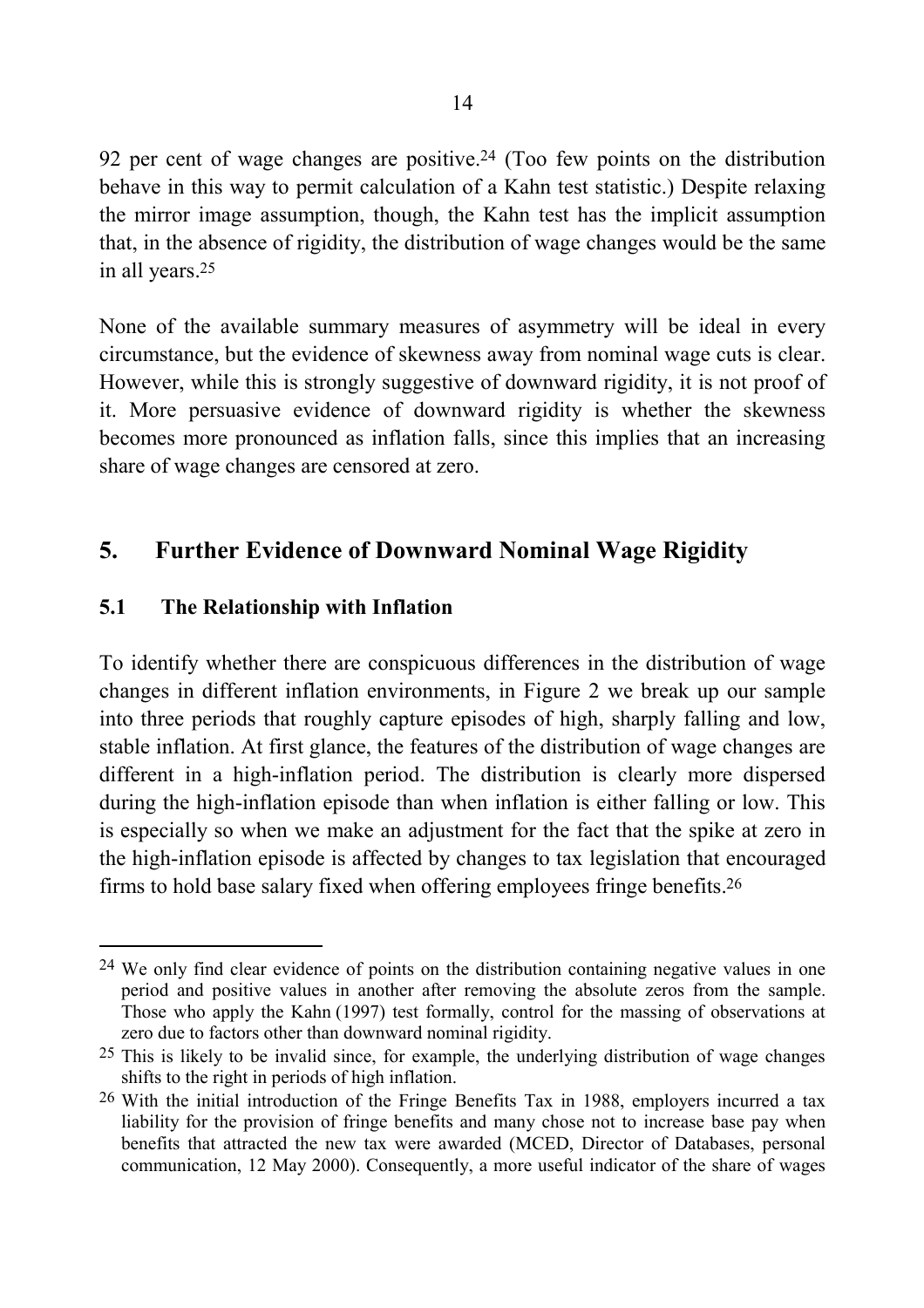

Summary statistics of the distribution are particularly useful because they can show us how the skewness of annual wage changes has evolved over time. In Figure 3, we present three standard measures of skewness. All point to a general increase in skewness and have the common feature that the rise in skewness is most pronounced during the early 1990s. There has been a general fall in inflation over the period, with a sharp decline in the early 1990s. Consequently, we find a clear negative correlation between the various measures of skewness of wage changes and inflation, consistent with downward nominal wage rigidity (Table 2). This is the case when we consider headline inflation and core inflation (measured by the median price change). The skewness of annual wage changes is also negatively correlated with the inflation expectations for that year. In fact, this correlation is stronger than that between skewness and headline inflation.

that recorded no change can be found from a broader measure of earnings that includes the cost to employers of Fringe Benefits Tax (see Figure 2).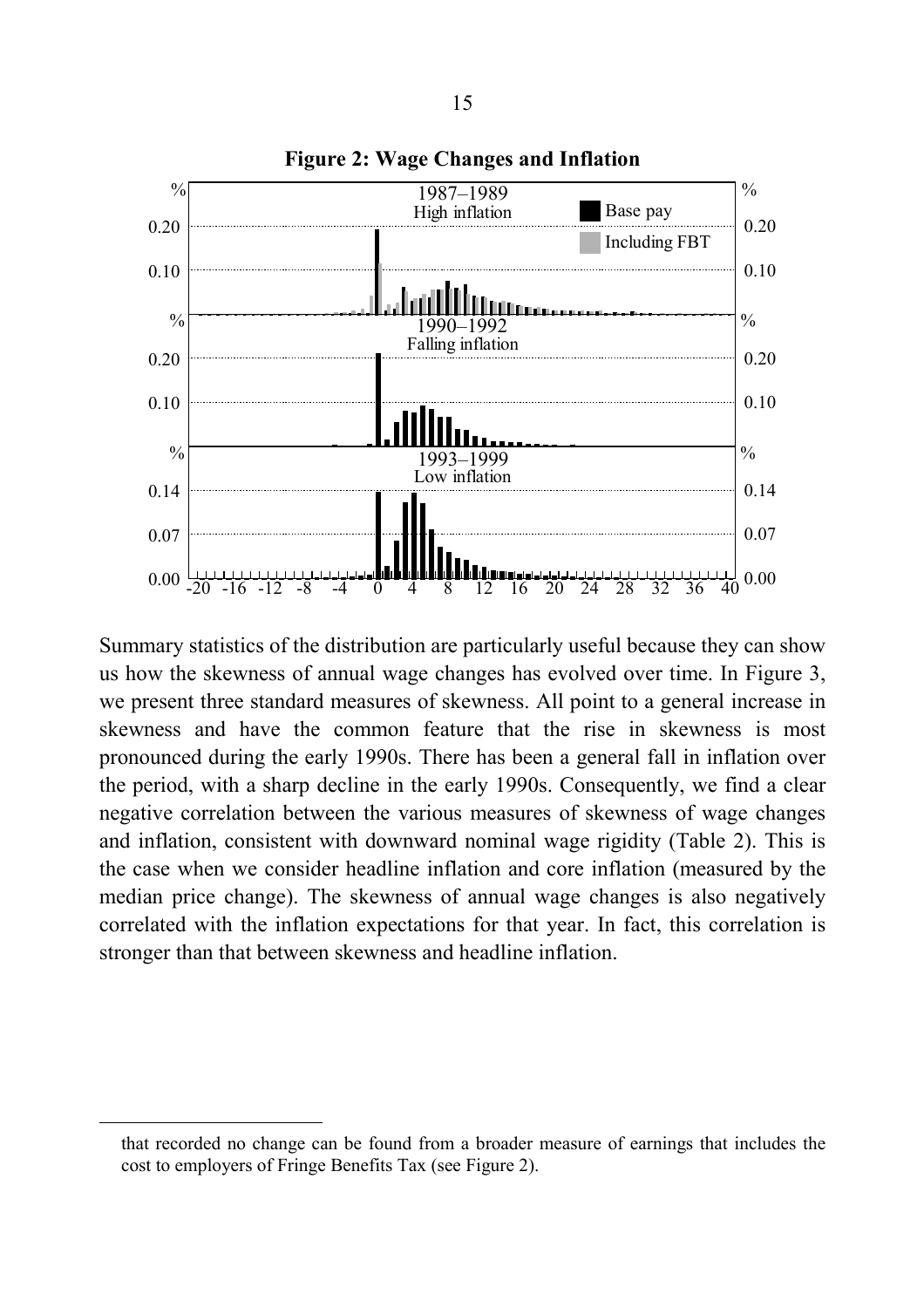

| <b>Table 2: Correlation with Inflation</b><br>Full sample: March 1987 to December 1999 |         |         |         |  |  |  |
|----------------------------------------------------------------------------------------|---------|---------|---------|--|--|--|
|                                                                                        |         |         |         |  |  |  |
| Skewness coefficient                                                                   | $-0.69$ | $-0.85$ | $-0.84$ |  |  |  |
| Mean-median difference                                                                 | $-0.50$ | $-0.61$ | $-0.59$ |  |  |  |
| LSW statistic                                                                          | $-0.60$ | $-0.65$ | $-0.68$ |  |  |  |
| Note: * Inflation expectations are measured by the Melbourne Institute series.         |         |         |         |  |  |  |

**Figure 3: Skewness of Wage Changes over Time**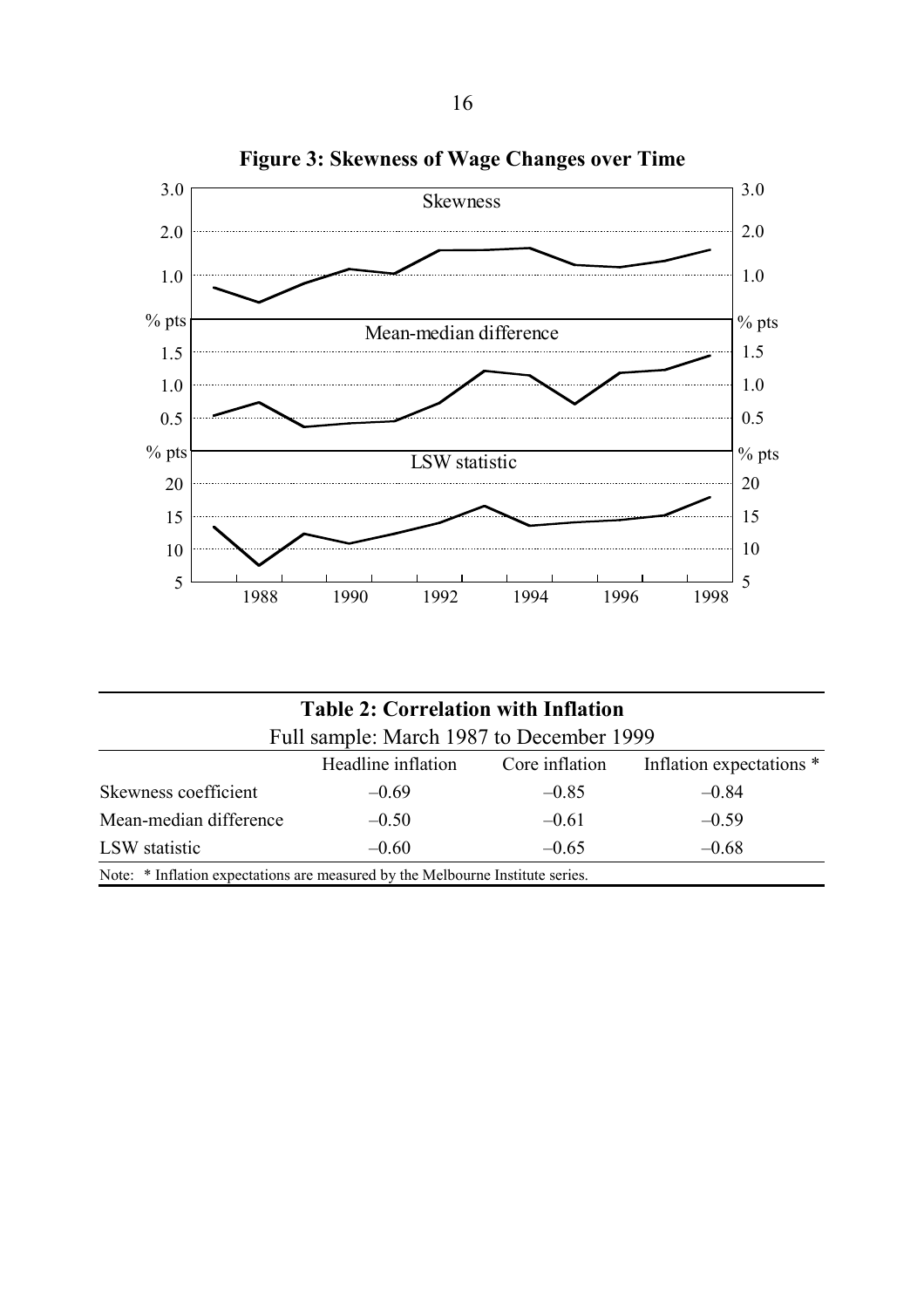#### **5.2 Skewness Near the Median**

While an inverse relationship between skewness and inflation is compelling evidence that downward nominal wage rigidity exists, an indication of the *extent* of this rigidity is important for assessing its macroeconomic consequences. The usual thought experiment is to ask 'what would the wage-change distribution look like in the absence of rigidity?'. The difference between this counterfactual distribution and the actual distribution captures the extent of wage rigidity.

What should the counterfactual distribution look like? Most attempts have posited that it is symmetric, with Card and Hyslop (1997) providing the most prominent example. But while we cannot ever know what the counterfactual distribution looks like, it may be too restrictive to assume that it is symmetric. It is possible that even if wages were perfectly flexible, shocks to wages may not be symmetrical, so that the underlying distribution of wage changes is skewed. If, as a result, the underlying distribution of wage changes is positively skewed, imposing a mirror-image assumption will exaggerate estimates of downward nominal wage rigidity.

McLaughlin (1999) argues that if a shortage of wage cuts were the main source of skewness, then wage changes close to the median should be symmetric, since these positive observations are not affected by factors that prevent nominal wages from falling. If, instead, skewness is present near the median, it implies that the distribution of wage changes is skewed for reasons other than downward nominal rigidity.

We trim 20 per cent of observations from both tails of the full sample distribution of wage changes. That is, we trim the left-hand tail that encompasses the zero and near-zero observations that may be affected by downward nominal rigidity, and we trim the right-hand tail that encompasses extremely high observations that can inflate measures of skewness. This leaves a central core of observations around the median. We find that there is some skewness near the median, indicated by a small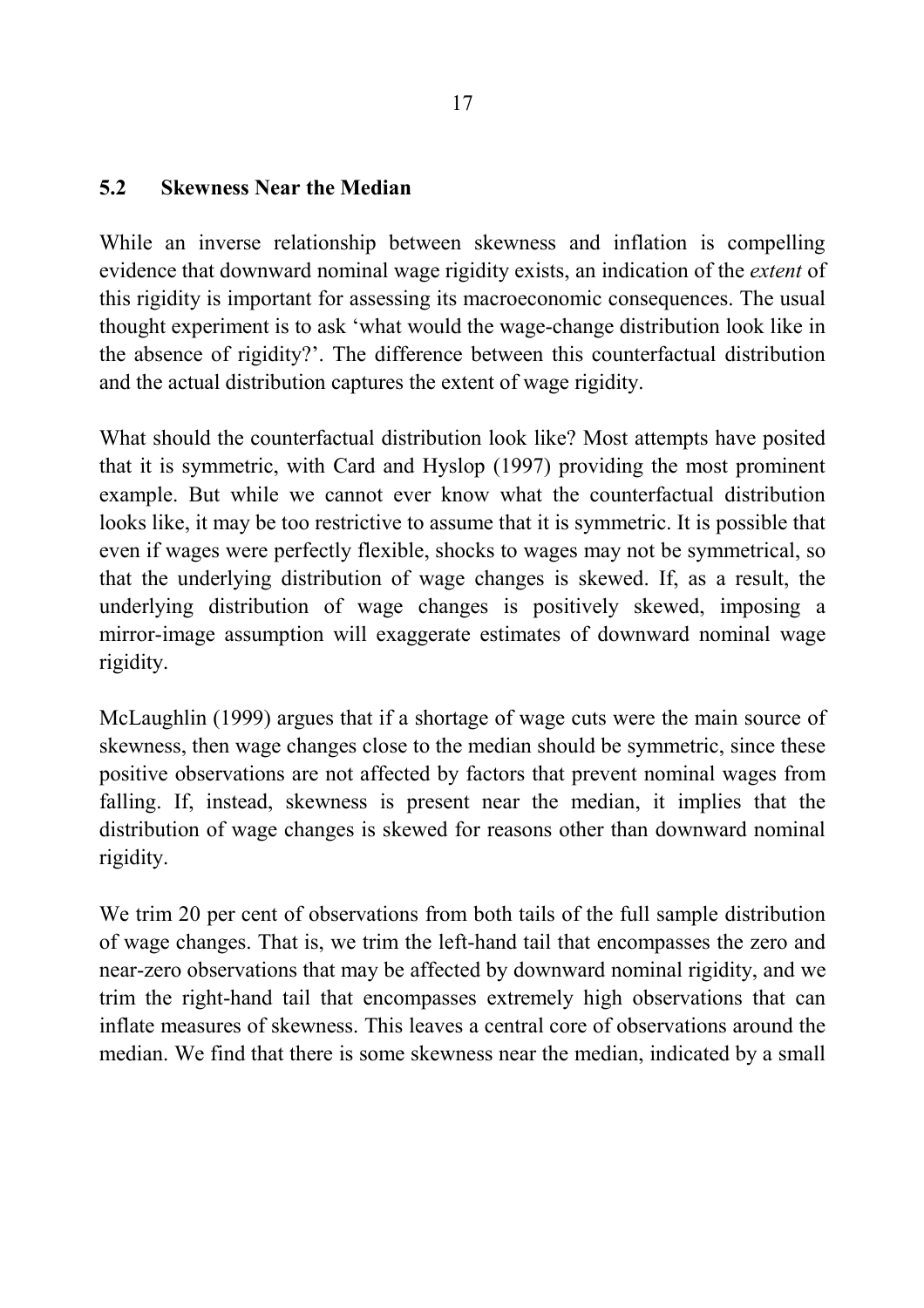positive skewness coefficient, suggesting a possible role for factors other than downward nominal rigidity in the distribution of wage changes.27

### **6. Whose Wages are Rigid?**

l

An important question is whether downward rigidity of wages is a general feature of our labour market or confined to particular classes of worker. We find that while there is a general tendency for wages to be sticky downwards, the extent of downward rigidity is not uniform across all groups of workers. We focus on the distribution of wage changes for seven of the broad 'job families' that are separately identified by MCED. These include: senior executives; corporate staff, finance and accounting; information technology; clerical, administration and human resources; engineering and technical trades; sales and marketing; and production and supply.28

We find that, in each year of our sample, three job families consistently have among the most highly skewed distributions of wage changes. Their precise ranking will vary with the particular measure of skewness used. We focus here on the mean-median difference, simply because it provides a set of rankings that is similar in each year of our sample. Using this measure, the wages for those working in information technology tend to be the most skewed away from wage cuts, followed closely by senior executives and those in the corporate staff, finance and accounting category (Table 3). These job families represent skilled occupations with relatively high productivity, so that skewness away from wage cuts might be expected. They also represent occupations for which there is a greater tendency to have individual contracts. The evidence of skewness away from wage cuts shown here is consistent with recent findings on downward nominal rigidity of wages among those on individual contracts (Charlton 2000).

 $27$  The skewness coefficient of the core observations for the full sample period is 0.37. Even where 30 per cent of observations are trimmed from both tails, a small degree of skewness is evident.

<sup>28</sup> Other job families are available, but not on a consistent basis over our full sample period, or with adequate sample size.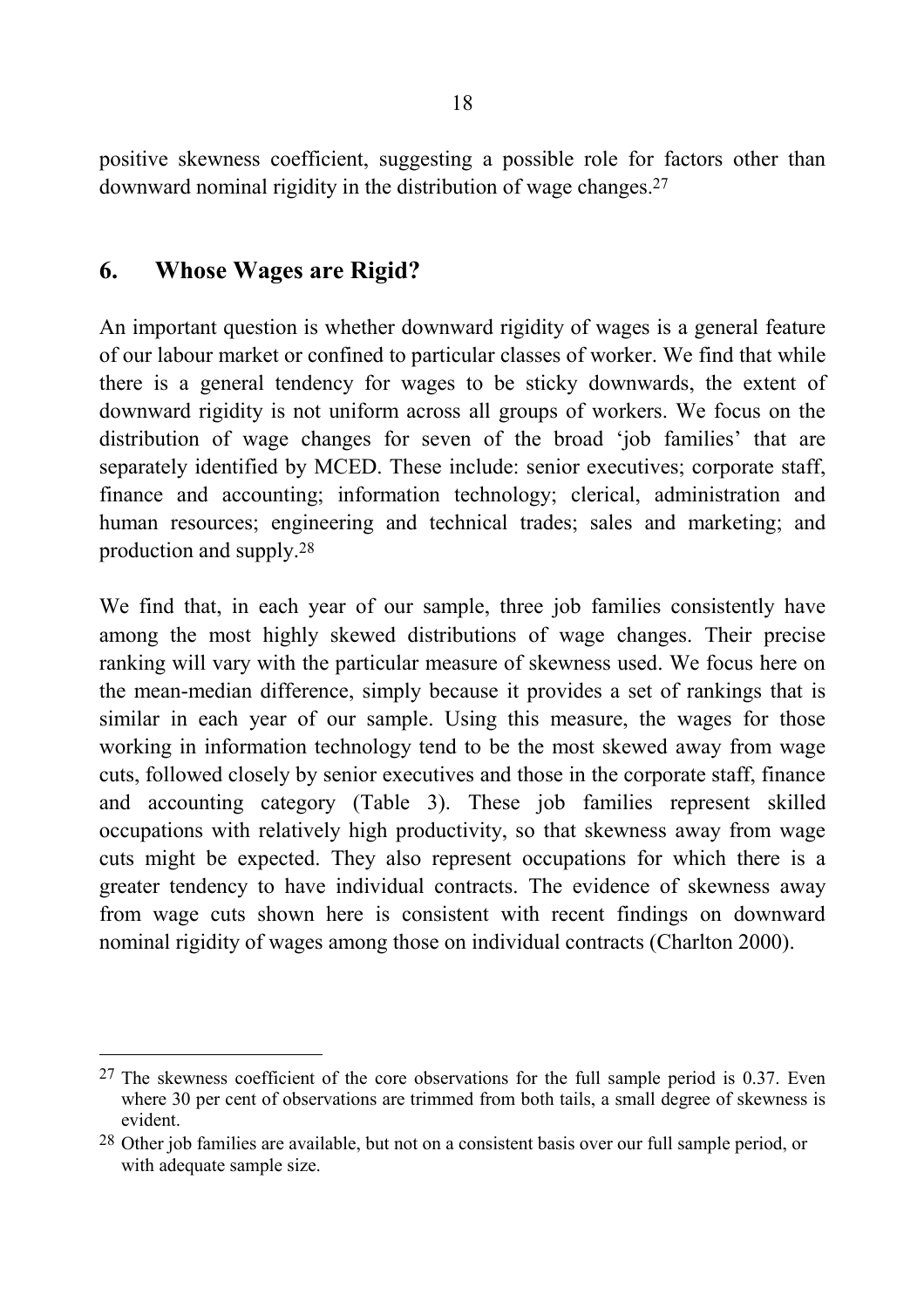| Annual averages of full sample               |                                      |  |  |  |
|----------------------------------------------|--------------------------------------|--|--|--|
| Job family                                   | Mean-median difference<br>$(\%$ pts) |  |  |  |
| Information technology                       | 1.19                                 |  |  |  |
| Senior executives                            | 1.00                                 |  |  |  |
| Corporate staff, finance and accounting      | 0.84                                 |  |  |  |
| Engineering and technical trade              | 0.72                                 |  |  |  |
| Clerical, administration and human resources | 0.62                                 |  |  |  |
| Sales and marketing                          | 0.59                                 |  |  |  |
| Production and supply                        | 0.58                                 |  |  |  |

| Table 3: Skewness of Wage Changes by Job Family |
|-------------------------------------------------|
| Annual averages of full sample                  |

# **7. Are Broader Measures of Remuneration More Flexible?**

While changes in wages have displayed features of downward rigidity, it is possible that firms are able to vary other forms of remuneration – which may be less important or visible to workers than base pay – to achieve desired adjustments in total labour costs. Indeed, there is some evidence to suggest that effects of nominal wage rigidity are at least partly overcome in this way (see, for example, Lebow *et al* (1999)).

A broad measure of remuneration is available over our full sample period and we call it total pay.29 It does, however, exclude bonuses, commissions and incentive schemes, as these have only been collected in recent years and not all respondents reveal full details. Furthermore, they can be difficult to value (especially when they include stock-based compensation).

As shown in Figure 4, for the entire sample, the distribution of total pay is wider than for wages. Of these observations, around 8 per cent are negative (more than twice the proportion for wages) and the spike at zero has been reduced to 10.5 per cent (from 15 per cent). However, while the distribution is slightly more dispersed than that for wages, it is still quite positively skewed. Furthermore, we

<sup>29</sup> It includes all allowances, superannuation, loan benefits, company cars and the costs incurred by the employer through fringe benefits tax, as described in Appendix A.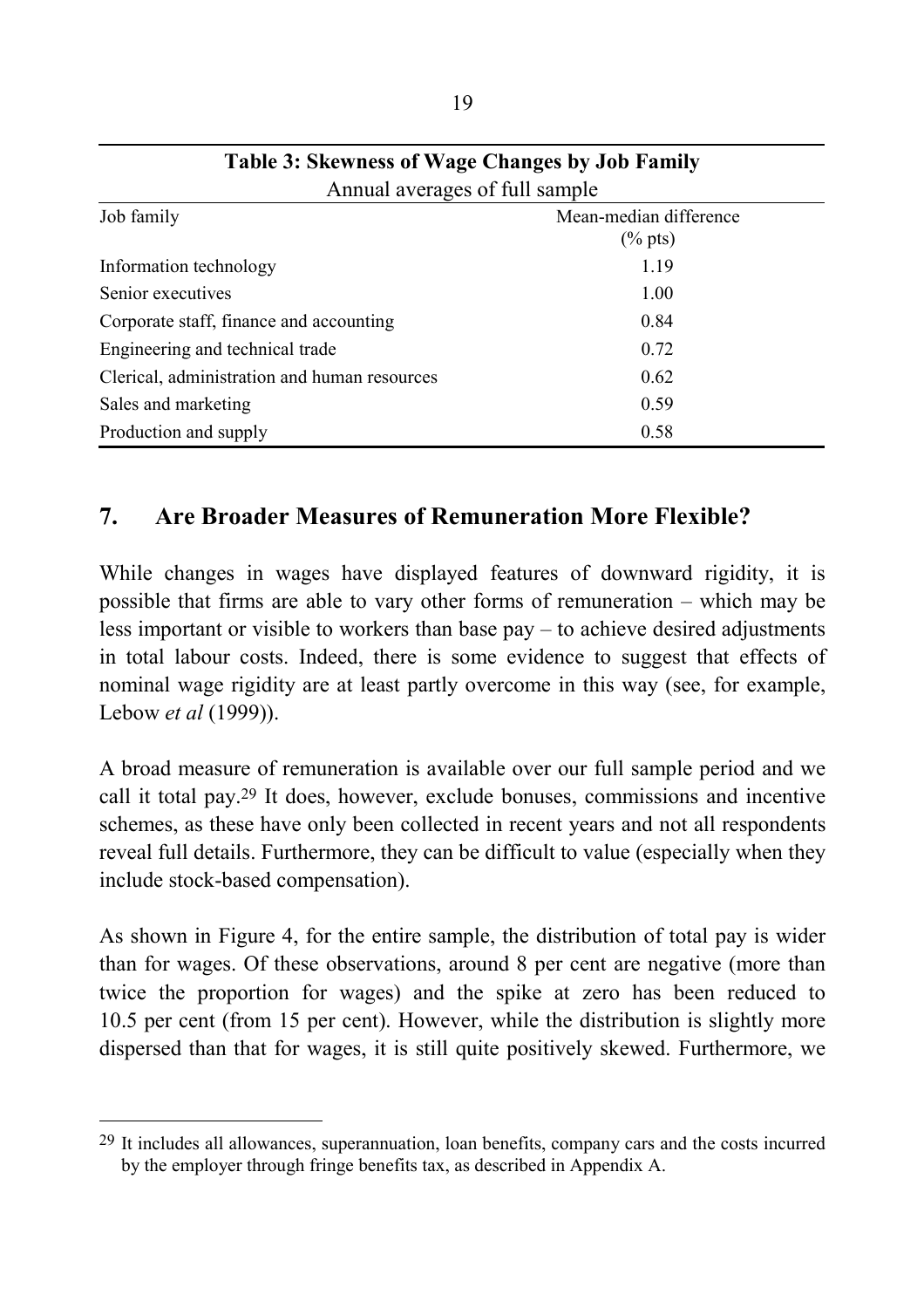find that the degree of skewness is also negatively correlated with inflation, suggesting that total pay is also rigid downwards, just to a lesser extent than wages.



**Figure 4: Distribution of Annual Changes in Total Pay**

Would a greater reduction in rigidity be obtained if our measure of remuneration included explicit performance-based earnings? We try and establish whether variations in explicit performance-based pay omitted from our data set would overturn our finding that broad measures of earnings also display some downward rigidity.

Given that performance payments are not available from MCED on a consistent basis through time, we focus on one recent period. For 1998–99 only, we identify annual changes in two broad measures of earnings: our existing measure and one that also includes actual annual bonuses, commissions and incentive schemes. The distribution of annual changes is slightly more dispersed for the measure that includes bonuses, but the difference is trivial (see Appendix B). Even though around 60 per cent of the employees in our sample receive some form of performance payment, the share of employees who receive highly variable performance payments is too small to generate a distribution that looks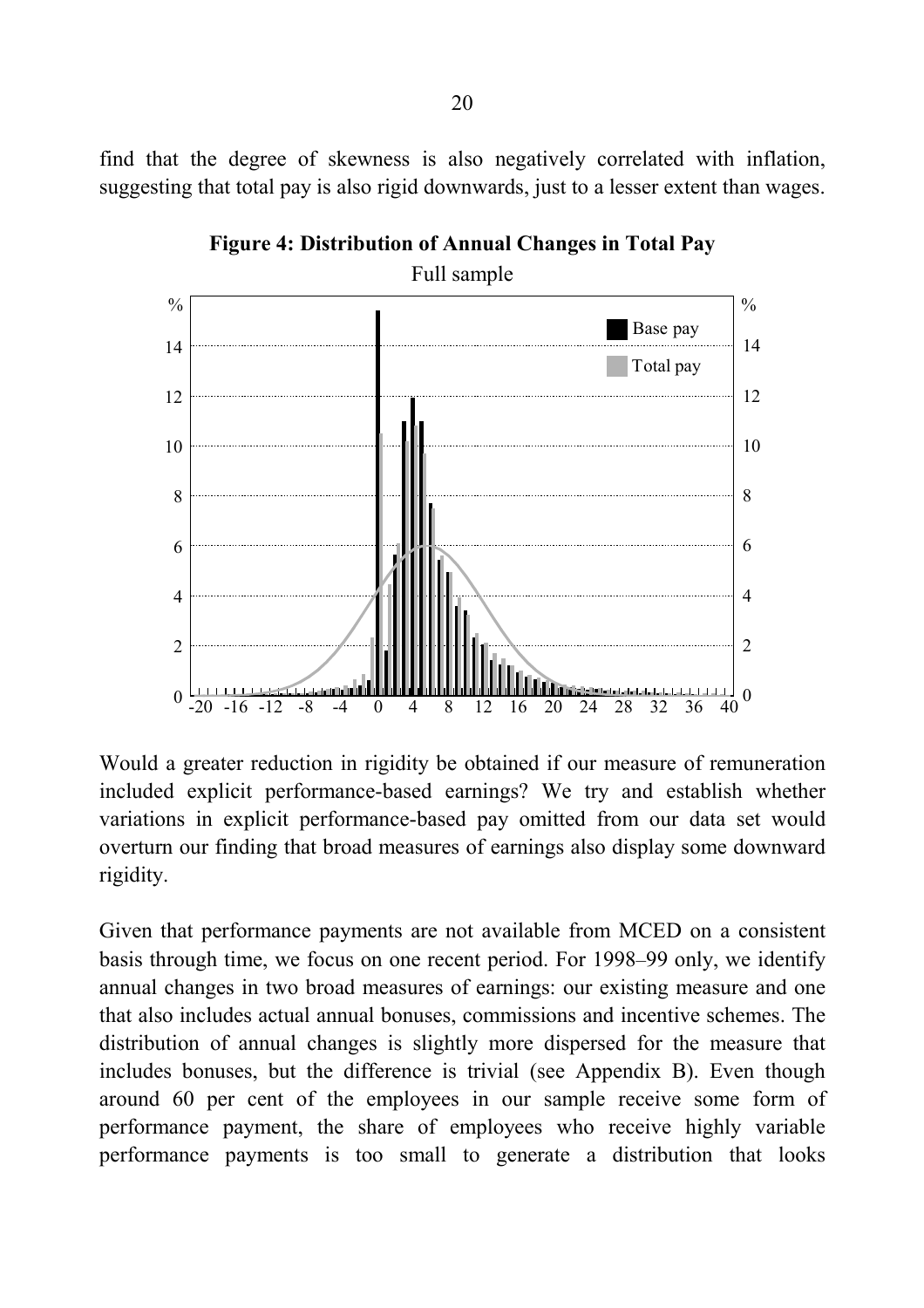substantially different to that we have presented for total pay.30 Consequently, our result stays intact: broader measures of earnings display downward rigidity, but to a lesser extent than wages.

Should we be surprised that broader measures of earnings also display skewness away from pay cuts? A broader measure of earnings will only be more inherently flexible if the non-wage components represent 'pay at risk' that may either rise *or* fall in accordance with employees' performance. Bonuses are a good example of pay at risk. However, many reward systems are asymmetric; rewards are given for good performance but penalties are not applied for bad performance. Consequently, the level of earnings may increase following a reward for performance, but remain unchanged in the subsequent year when performance is not rewarded. These asymmetric types of reward systems contribute to downward nominal rigidity even for broad measures of earnings and would appear to play a role in explaining our results.

The finding that broad measures of earnings also display some downward rigidity is important. It implies that non-wage forms of remuneration, at least in their current form, do relatively little to counter the downward rigidity observed in wages. Furthermore, it is contrary to the findings of overseas studies which emphasise the reduction in rigidity imparted by non-wage forms of remuneration.31

#### **8. Assessment**

l

The labour market in Australia displays clear features of downward nominal rigidity, for both wages and, to a lesser extent, broader measures of earnings. The

<sup>30</sup> The Statistician also identifies 'payment by measured result', but this makes little contribution to either the level or growth in various measures of aggregate earnings, consistent with the results presented in Appendix B.

<sup>&</sup>lt;sup>31</sup> It is, therefore, tempting to conclude that nominal wages in Australia may be more rigid downwards than those in other countries, particularly the US. However, such international comparisons are fraught with difficulties given the differences in the measurement of nominal wages. The apparent flexibility in wages or non-wage remuneration in other studies may stem from measurement problems, some of which are avoided by the special features of the MCED Survey.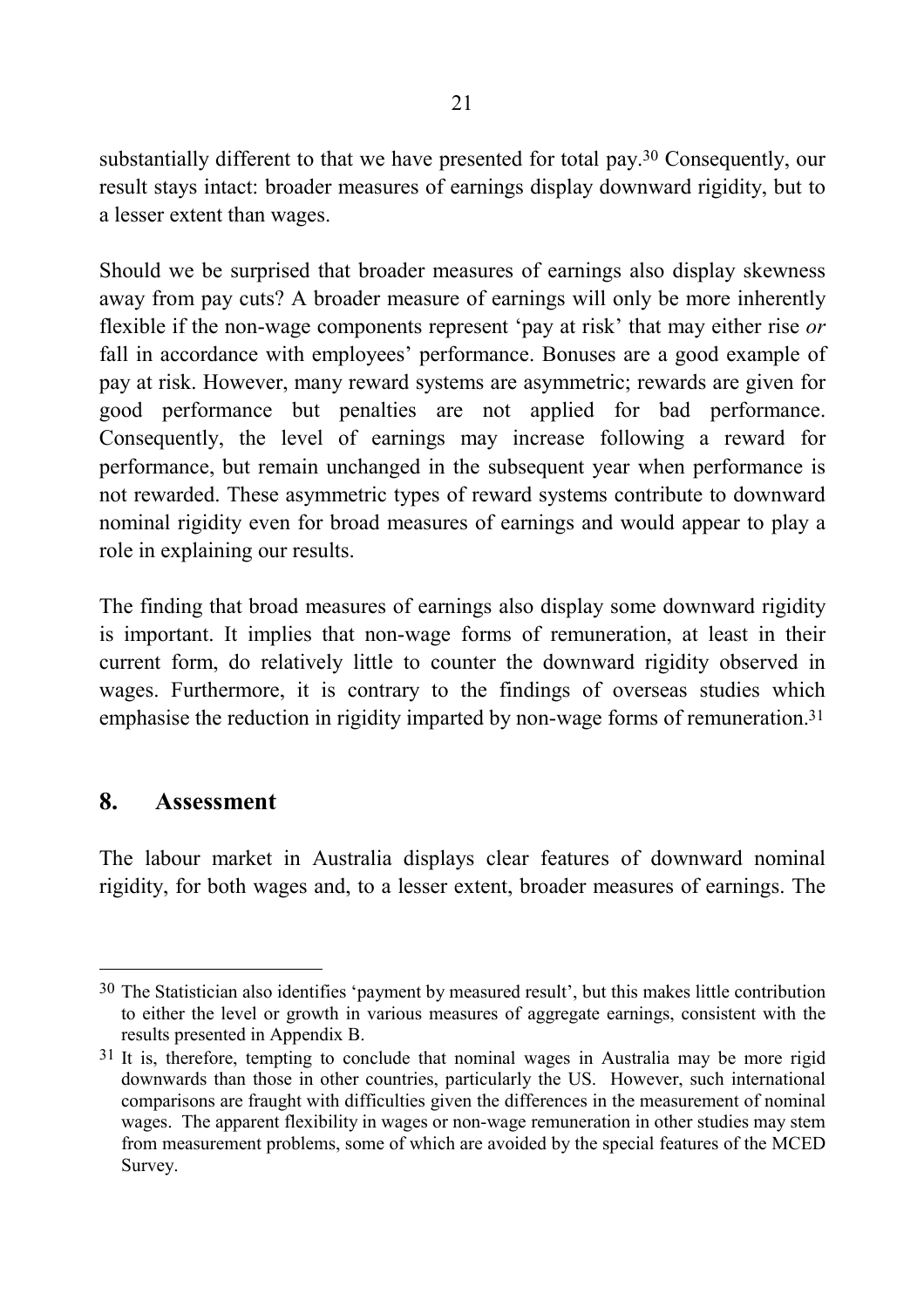importance of this depends, in the first instance, on whether some of the observed rigidity is artificial.

The incidence of zero wage changes may be inflated by the prevalence of long-term contracts. We have focused on the distribution of annual wage changes. Although these changes are calculated over a window that allows for different salary review dates by firms, and typical lags in contract renegotiation, many contracts are for periods of two years or more. These longer-term contracts do not always provide for a wage rise in each year of the contract. Some lead to a wage increase only when they are renegotiated, resulting in relatively infrequent step-wise increases in the level of wages that add to the concentration of observations at zero and positive skewness of the distribution. This pattern of wage setting is a feature of many individual contracts and wage earners with these contracts are likely to be over-represented in our sample. This might lead to estimates of skewness that are biased upwards and overstatement about the extent of downward nominal rigidity.

We may also observe nominal wage rigidity because of the self-selection evident in reported wage changes. We observe only the distribution of *accepted* wage offers to those remaining in the same job. Some wage offers are not accepted and an employee quits. Since such offers are more likely to be below the median (that is, below the 'wage norm'), the resulting distribution becomes positively skewed.32 There is an additional reason why self-selection might be a source of skewness in our data. Some participants in the survey are seeking information about prevailing rates of pay for a given job, with an intention of offering a wage above the median to retain valued staff. Consequently, if wage changes below the median were truncated by staff turnover, analysing a sample of stayers would lead to estimates of skewness that are biased upwards. Again, this would lead to overstatement about the extent of downward nominal wage rigidity.

So, part of the rigidity we observe is artificial. But when we assess the economic consequences of rigidity, other factors warrant consideration. Foremost, there are ways in which employers may prevent downward nominal wage rigidity from affecting their compensation costs. For example, they may vary working arrangements, in particular the span of working hours that are considered to be

<sup>32</sup> The effects of self-selection on skewness have been identified by Weiss and Landau (1984).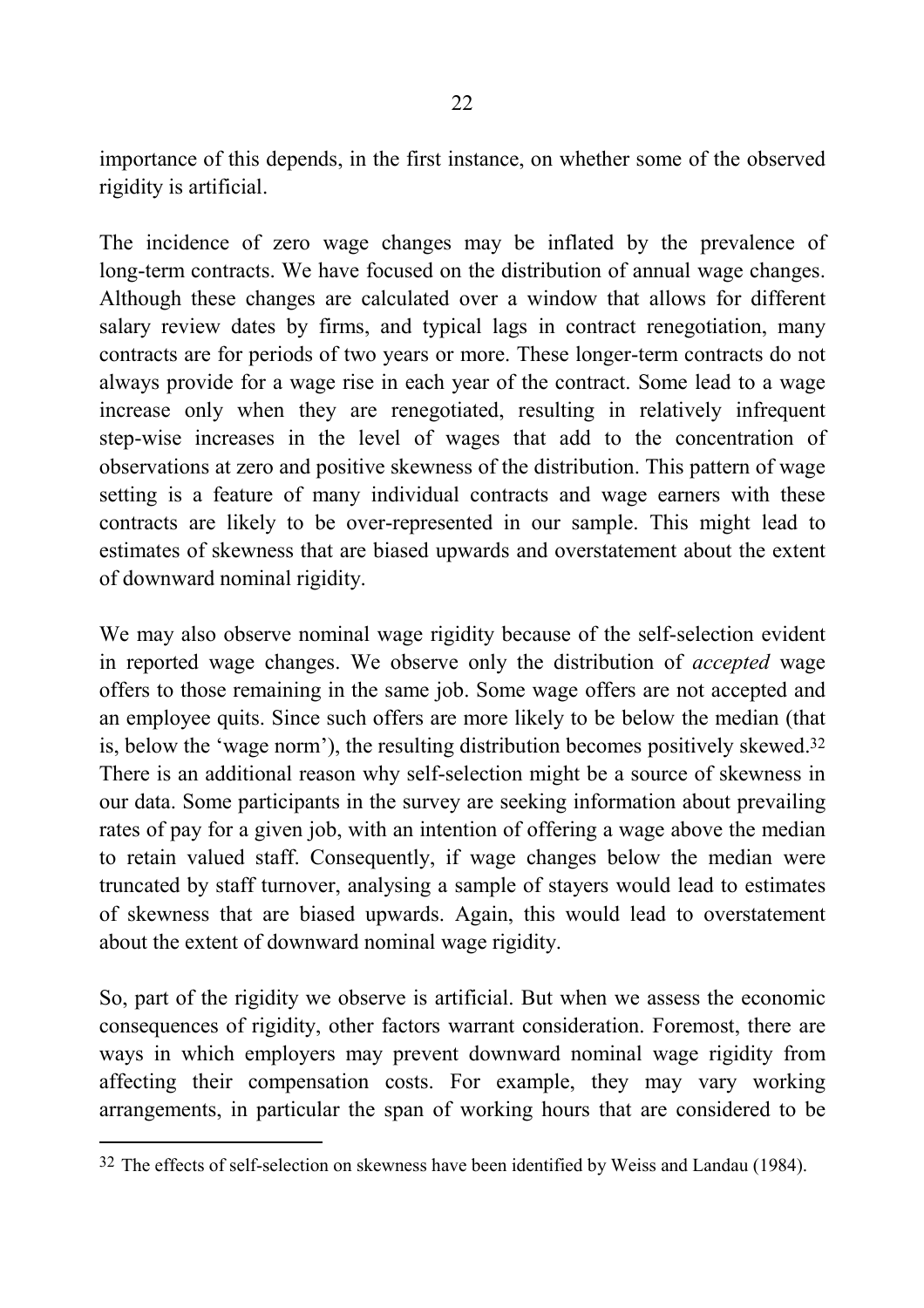standard. Alternatively, they may promote or terminate staff to achieve desired adjustments in their wage bills, especially if wages tend to rise with tenure more so than productivity (Wilson 1999). We have also observed downward nominal rigidity in an environment of positive inflation and sustained growth in productivity. Perhaps it is unreasonable to expect that nominal wage cuts would occur in this environment, other than for firms in distress (Gordon 1996; Poole 1999).

So how can we tell if the rigidity we observe matters? While a growing body of empirical evidence suggests that downward nominal wage rigidity is a pervasive feature of economies, there is much less evidence about the effects of this rigidity. At the micro level, analysis of its effects on layoffs, promotions and relative wage growth is inconclusive (Altonji and Devereux 1999). So too is analysis of its effects at the macro level. There are those, such as Gordon (1996), who find the Phillips curve to be unaffected by rigidity and 'resolutely linear', and those who find it to be non-linear, even in the long run (Akerlof *et al* 1996).

Identifying the effects of downward nominal wage rigidity in Australia warrants a separate inquiry that is recommended for further research. However, there is evidence to suggest that the short-run Phillips curve for Australia might be a curve rather than a line (Debelle and Vickery 1997; Gruen, Pagan and Thompson 1999). This implies that the economy might function less efficiently at zero inflation than it does at the small positive rates of inflation that are consistent with the current inflation target.

# **9. Conclusions**

There has been a longstanding presumption that downward nominal wage rigidity is pronounced in Australia but, until now, a lack of appropriate data has precluded an empirical investigation. The main novelty of this paper is to utilise a newly available data set and demonstrate the nature and extent of nominal wage rigidity in Australia. The results add to the large body of evidence that nominal wages are rigid downwards. More important is the finding that broad measures of earnings also display downward rigidity, just to a lesser extent than wages. This suggests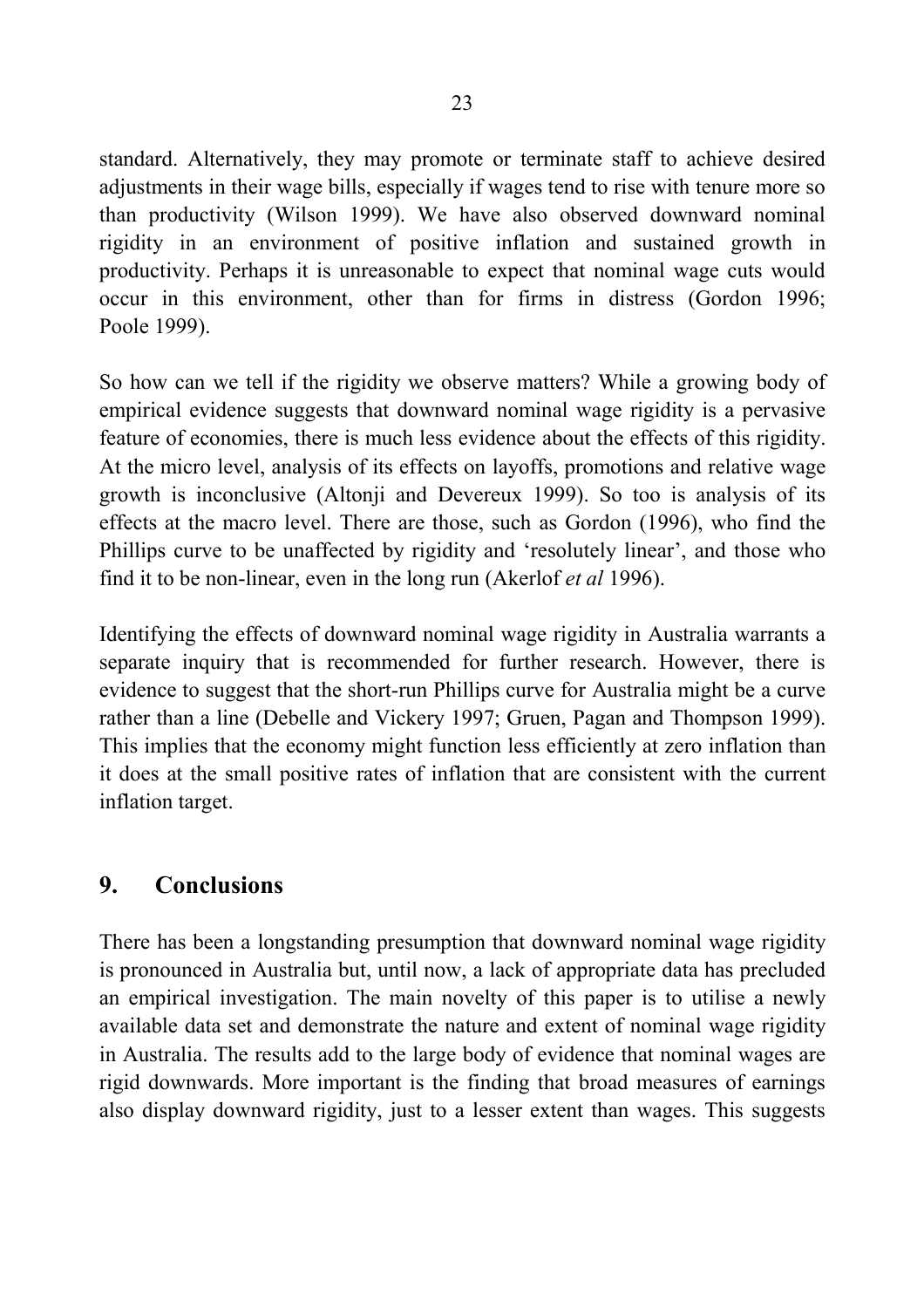only a small role for variations in non-wage remuneration to offset the effects of wage rigidity.

Part of the observed rigidity can be described as artificial, due to the effects of contract duration and self-selection, and part may not be binding if employers can find other ways of securing desired adjustment in their labour costs. However, there is a possibility that the remaining nominal frictions, even if rationally based, lead to sub-optimal macro outcomes. We might query whether the extent of nominal wage rigidity we have observed would survive regime changes in the inflation environment or other macroeconomic conditions. But if 'we suspect that wage rigidity is deeply rooted, not ephemeral or characteristic of a particular set of institutions or legal structures ... policy should be framed recognising its existence' (Akerlof *et al* 1996, pp 51–52). The extent of rigidity we observe in Australia suggests that small positive rates of inflation, rather than absolute price stability, may be helpful in facilitating the adjustment of real output and employment to shocks.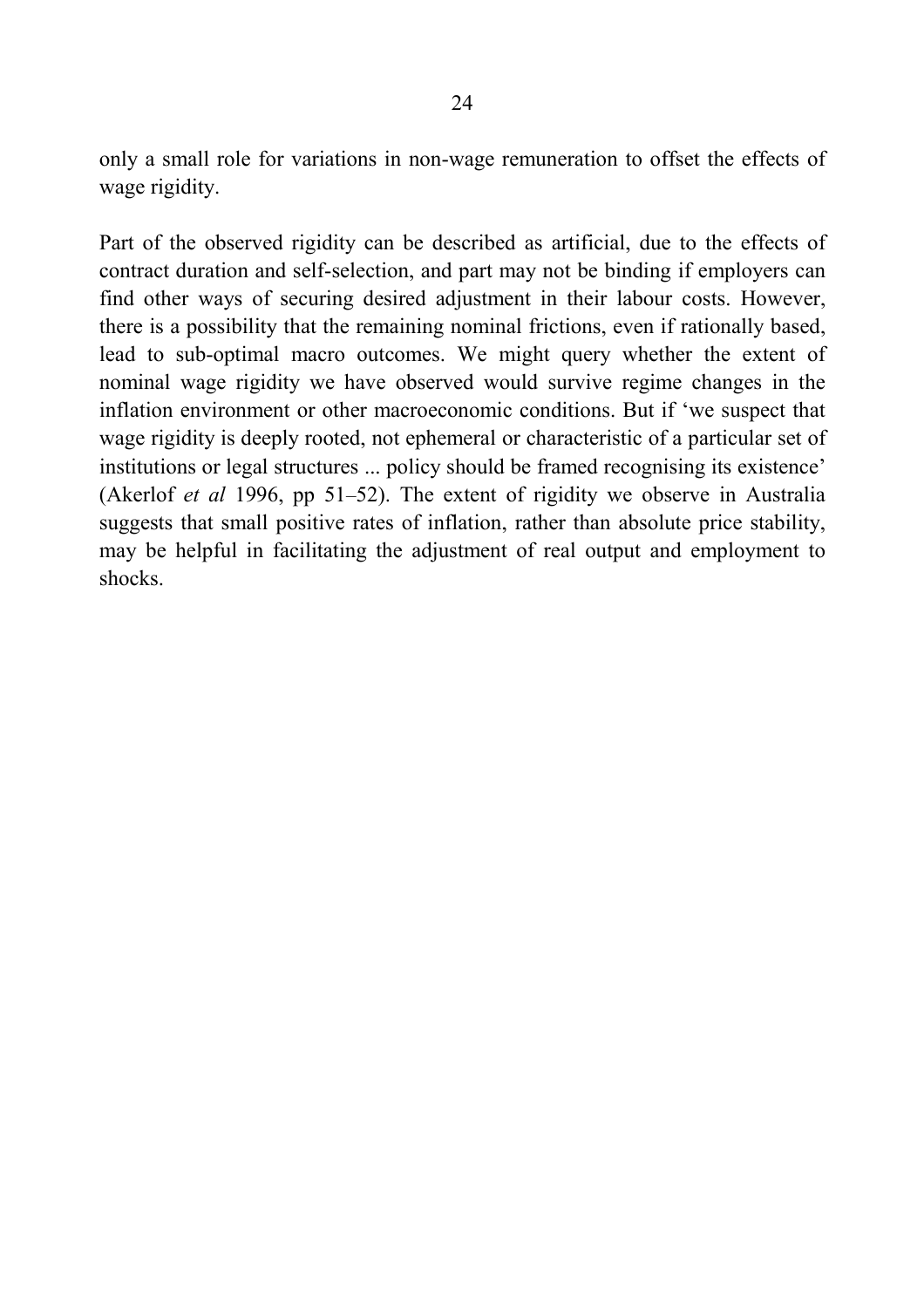### **Appendix A: Data**

Mercer Cullen Egan Dell compile the *Quarterly Salary Review* and other surveys from the payroll records of approximately 700 firms from 24 industries across Australia. The contributing firms do not form a stratified random sample, but are those who subscribe to salary advice from MCED.

All survey contributors receive a set of benchmark position descriptions to which they match their own employees. If at least 80 per cent of the duties correspond to the benchmark positions, the salary information is included in the survey. Remuneration data for non-residents and contractors are not included. Salary information is separately identified for all employees and same incumbents, who have remained in a given job between survey periods.

Information is collected about the following forms of salary:

**Base salary:** annual salary excluding allowances or additional payments.

**Total cash:** base salary plus vehicle and entertainment allowances; parking; annual leave loading; private travel; superannuation (salary sacrifice); other cash payments.

**Employment cost:** total cash plus the remuneration cost of company cars; company contributions to superannuation; loan benefits; the cost of Fringe Benefits Tax.

**Total employee reward:** employment cost plus actual bonus, commission or incentive payments.

In this paper, we use **base salary** as the measure of **wages** and **employment cost** as the measure of **total pay**. We separately identify performance pay by comparing employment cost with total employee reward.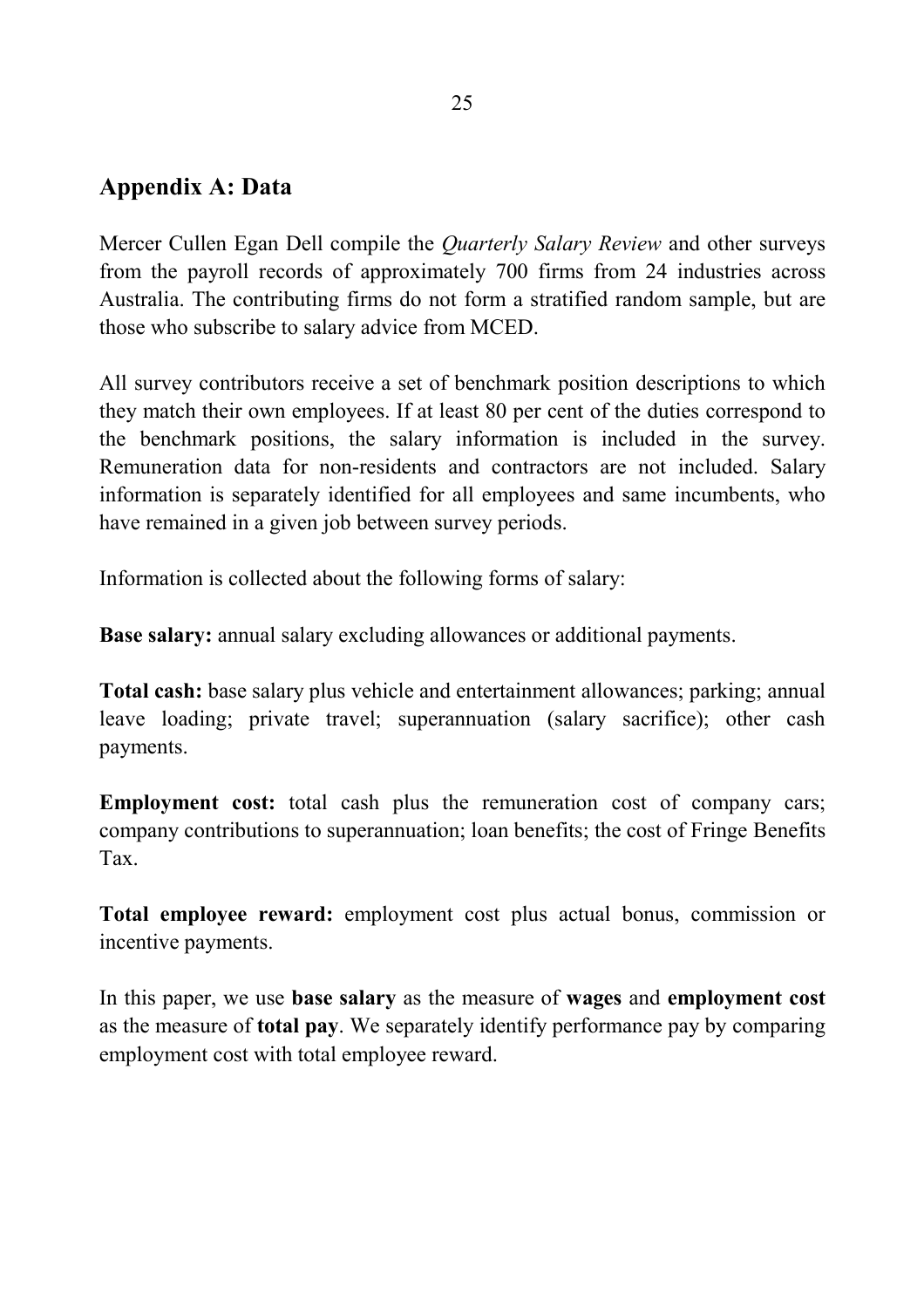#### **Appendix B: Comparing Broad Measures of Remuneration**

To establish whether our broad measure of earnings, total pay, would display greater flexibility if it included explicit performance-based pay, we compare the distribution of changes in total pay with total employee reward. (Total employee reward equals total pay plus bonuses, commissions and incentive payments.) As shown in Figure B1, the differences are slight and do not overturn our result that broader measures of earnings also display downward rigidity.

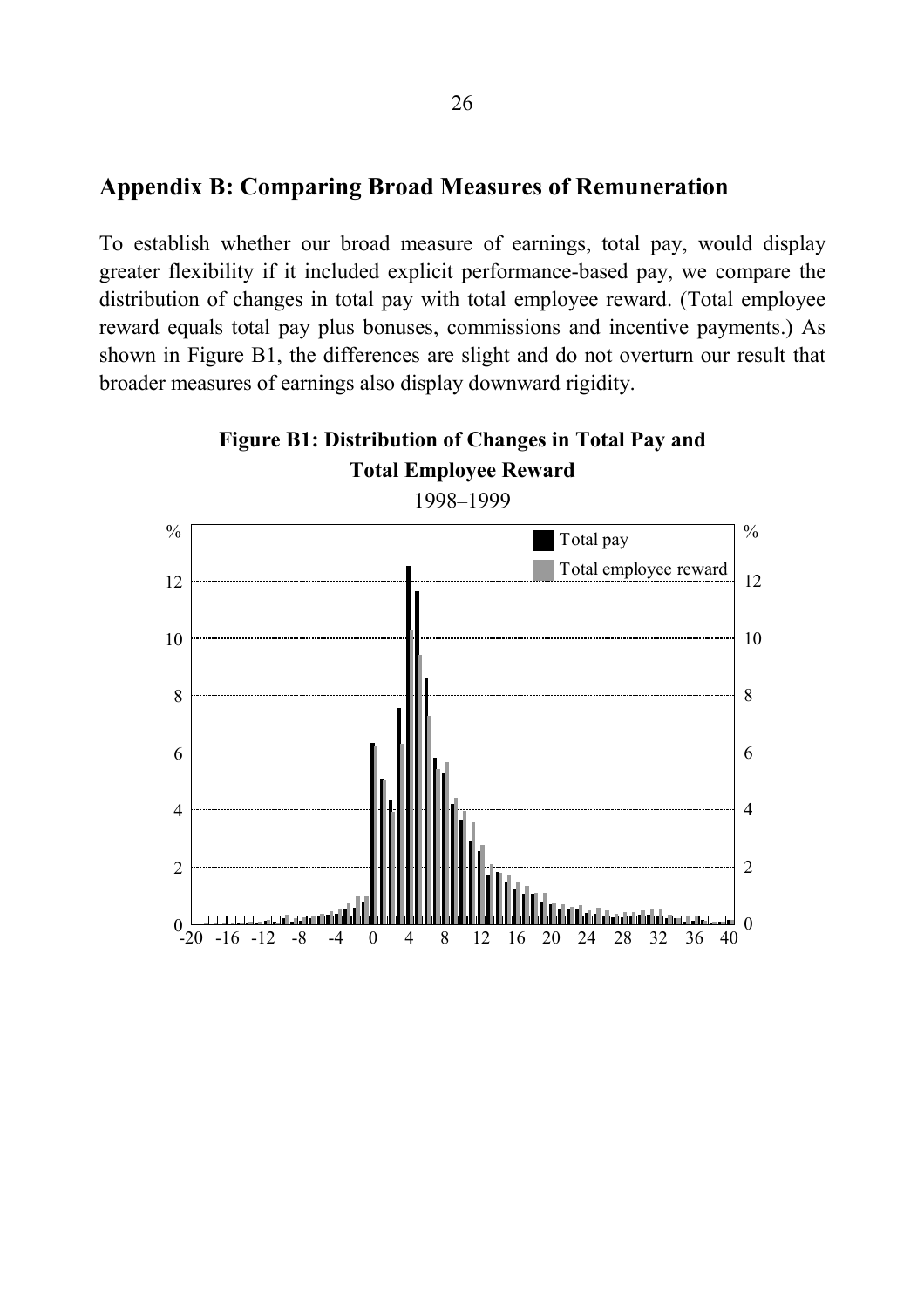### **References**

**Abraham KG, JR Spletzer and JC Stewart (1999)**, **'**Why do Different Wage Series Tell Different Stories?', *American Economic Review*, 89(2), pp 34–39.

**Akerlof GA, WT Dickens and GL Perry (1996)**, 'The Macroeconomics of Low Inflation', *Brookings Papers on Economic Activity*, 1, pp 1–76.

**Akerlof GA and J Yellen (1985)**, 'A Near-rational Model of the Business Cycle, with Wage and Price Inertia', *Quarterly Journal of Economics*, C, Supplement, pp 823–838.

**Altonji JG and PJ Devereux (1999)**, 'The Extent and Consequences of Downward Nominal Wage Rigidity', NBER Working Paper No 7236.

**Australian Bureau of Statistics (ABS) (1998)**, 'Wage Cost Index, Australia', Information Paper, Catalogue No 6346.0.

**Balke NS and MA Wynne (1996)**, 'Supply Shocks and the Distribution of Price Changes', *Federal Reserve of Dallas Economic Review*, 1, pp 10–18.

**Ball LM and NG Mankiw (1992a)**, 'Asymmetric Price Adjustment and Economic Fluctuations', NBER Working Paper No 4089.

**Ball LM and NG Mankiw (1992b)**, 'Relative-price Changes as Aggregate Supply Shocks', NBER Working Paper No 4168.

**Bewley TF and W Brainard (1993)**, **'**A Depressed Labor Market, as Explained by Participants', Yale University, Department of Economics, *mimeo*.

**Blanchard OJ (2000)**, 'What do we Know About Macroeconomics that Fisher and Wicksell Did Not?', NBER Working Paper No 7550.

**Blinder AS and DH Choi (1990)**, 'A Shred of Evidence on Theories of Wage Stickiness', *Quarterly Journal of Economics*, 105(4), pp 1003–1015.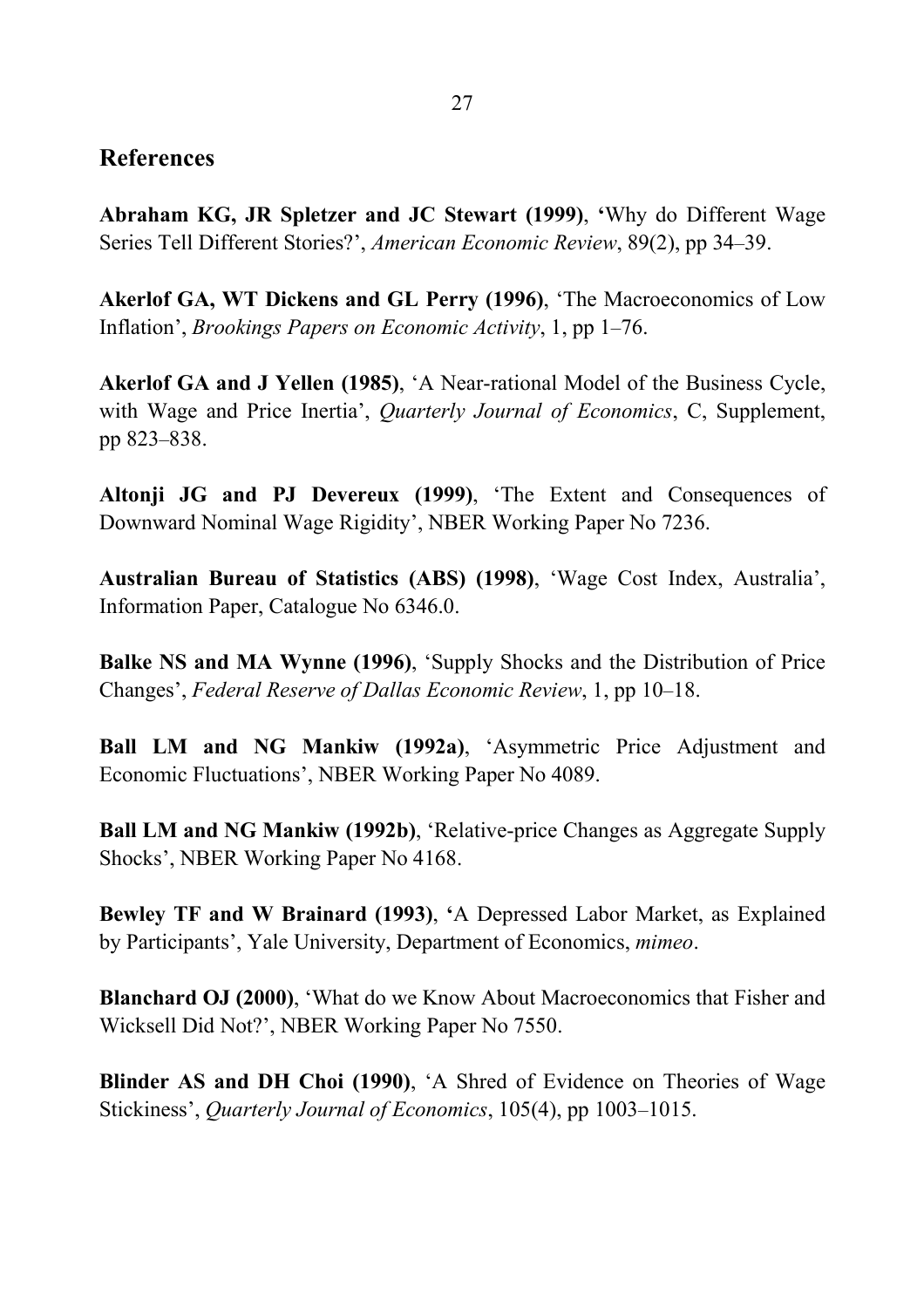**Card D and D Hyslop (1997)**, 'Does Inflation Grease the Wheels of the Labor Market?' in C Romer and D Romer (eds), *Reducing Inflation: Motivation and Strategy*, NBER Studies in Business Cycles, 30, pp 114–121.

**Cassino V (1995)**, 'The Distributions of Wage and Price Changes in New Zealand', Reserve Bank of New Zealand Discussion Paper No G95/6.

**Chapple S (1996)**, 'Money Wage Rigidity in New Zealand'*, Labour Market Bulletin*, 2, pp 23–50.

**Charlton A (2000)**, 'Measuring the Extent of Downward Nominal Wage Rigidity', Reserve Bank of Australia, *mimeo*.

**Crawford AR and A Harrison (1997)**, 'Testing for Downward Rigidity in Nominal Wage Rates', *Price Stability, Inflation Targets and Monetary Policy*, Bank of Canada, pp 179–218.

**De Abreu Lourenco R and DWR Gruen (1995)**, 'Price Stickiness and Inflation', Reserve Bank of Australia Research Discussion Paper No 9502.

**Debelle G and J Vickery (1997)**, 'Is the Phillips Curve a Curve? Some Evidence and Implications for Australia', Reserve Bank of Australia Research Discussion Paper No 9706.

**Fahrer J and A Pease (1994)**, 'International Trade and the Australian Labour Market', in P Lowe and J Dwyer (eds), *International Integration of the Australian Economy*, Reserve Bank of Australia, Sydney, pp 177–224.

**Fuller W (1990)**, 'Analysis of Repeated Surveys', *Survey Methodology*, 16(2), pp 167–180.

**Golob JE (1993)**, 'Inflation, Inflation Uncertainty, and Relative Price Variability: A Survey', Federal Reserve Bank of Kansas City Research Working Paper No RWP93–15.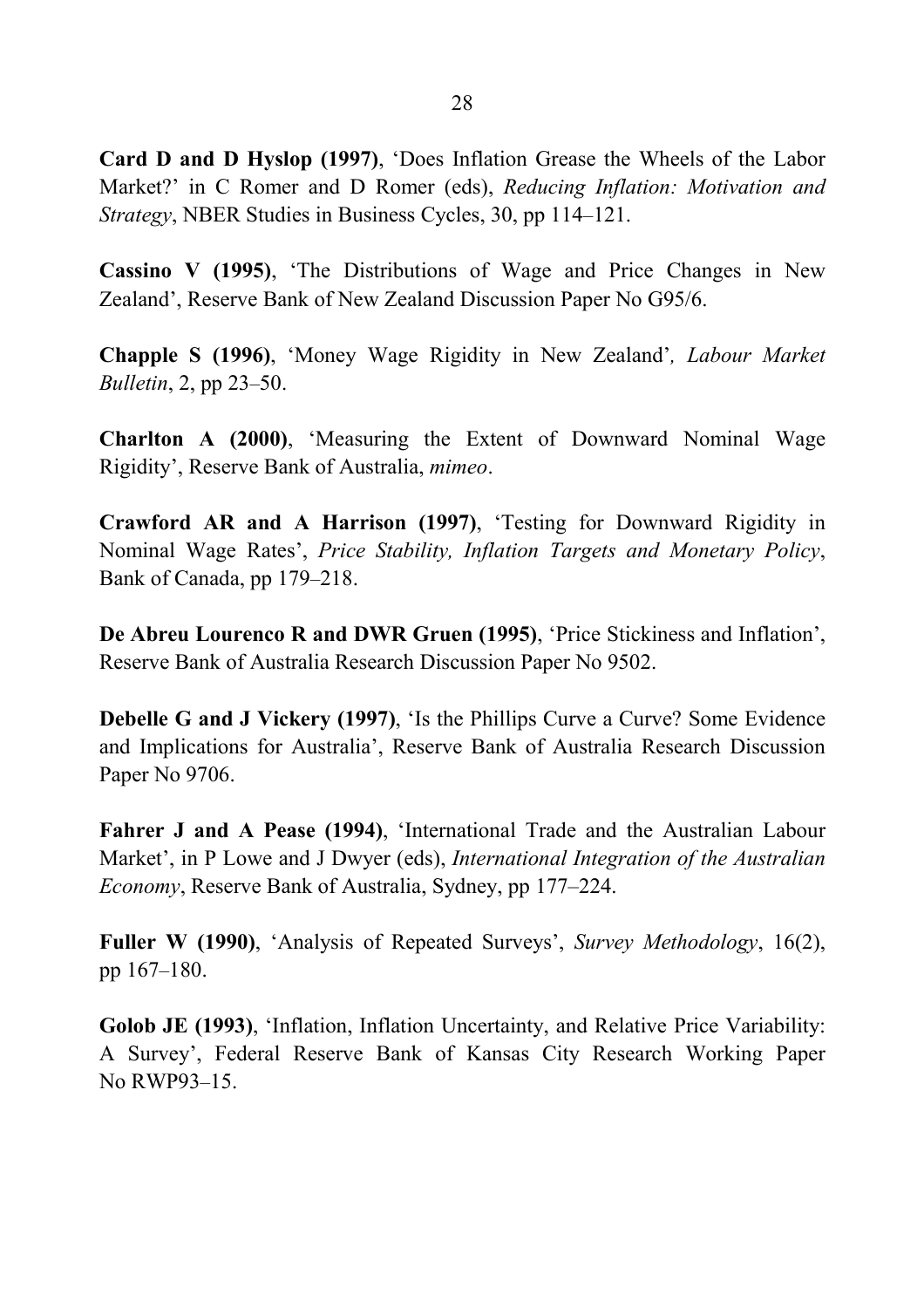**Gordon R (1996)**, 'Comments and Discussion', *Brookings Papers on Economic Activity*, 1, pp 60–66.

**Gruen DWR, A Pagan and C Thompson (1999)**, 'The Phillips Curve in Australia', Reserve Bank of Australia Research Discussion Paper No 1999–01.

**Hotelling H and L Solomons (1932)**, 'The Limits of a Measure of Skewness', *Annals of Mathematical Statistics*, 3, pp 849–1008.

**Kahn SB (1997)**, 'Evidence of Nominal Wage Stickiness from Microdata', *American Economic Review*, 87(5), pp 993–1008.

**Kahneman D, JL Knetsch and R Thaler (1986)**, 'Fairness as a Constraint on Profit Seeking: Entitlements in the Market', *American Economic Review*, 76(4), pp 728–741.

**Kearns J (1998)**, 'The Distribution and Measurement of Inflation', Reserve Bank of Australia Research Discussion Paper No 9810.

**Keating MS (1983)**, 'Relative Wages and the Changing Distribution of Employment in Australia', *Economic Record*, December, pp 384–397.

**Keynes JM (1936)**, *The General Theory of Employment, Interest and Money*, Macmillan, London.

**Krueger AB (1999)**, 'Measuring Labor's Share', *American Economic Review*, 89(2), pp 45–51.

**Lebow DE, RE Saks and BA Wilson (1999)**, **'**Downward Nominal Wage Rigidity: Evidence from the Employment Cost Index', Federal Reserve System Finance and Economics Discussion Series No 1999–31, Board of Governors of the Federal Reserve System.

**Lebow DE, D Stockton and W Wascher (1995)**, 'Inflation, Nominal Wage Rigidity and the Efficiency of Labor Markets', Finance and Economics Discussion Series No 1994–95, Board of Governors of the Federal Reserve System.